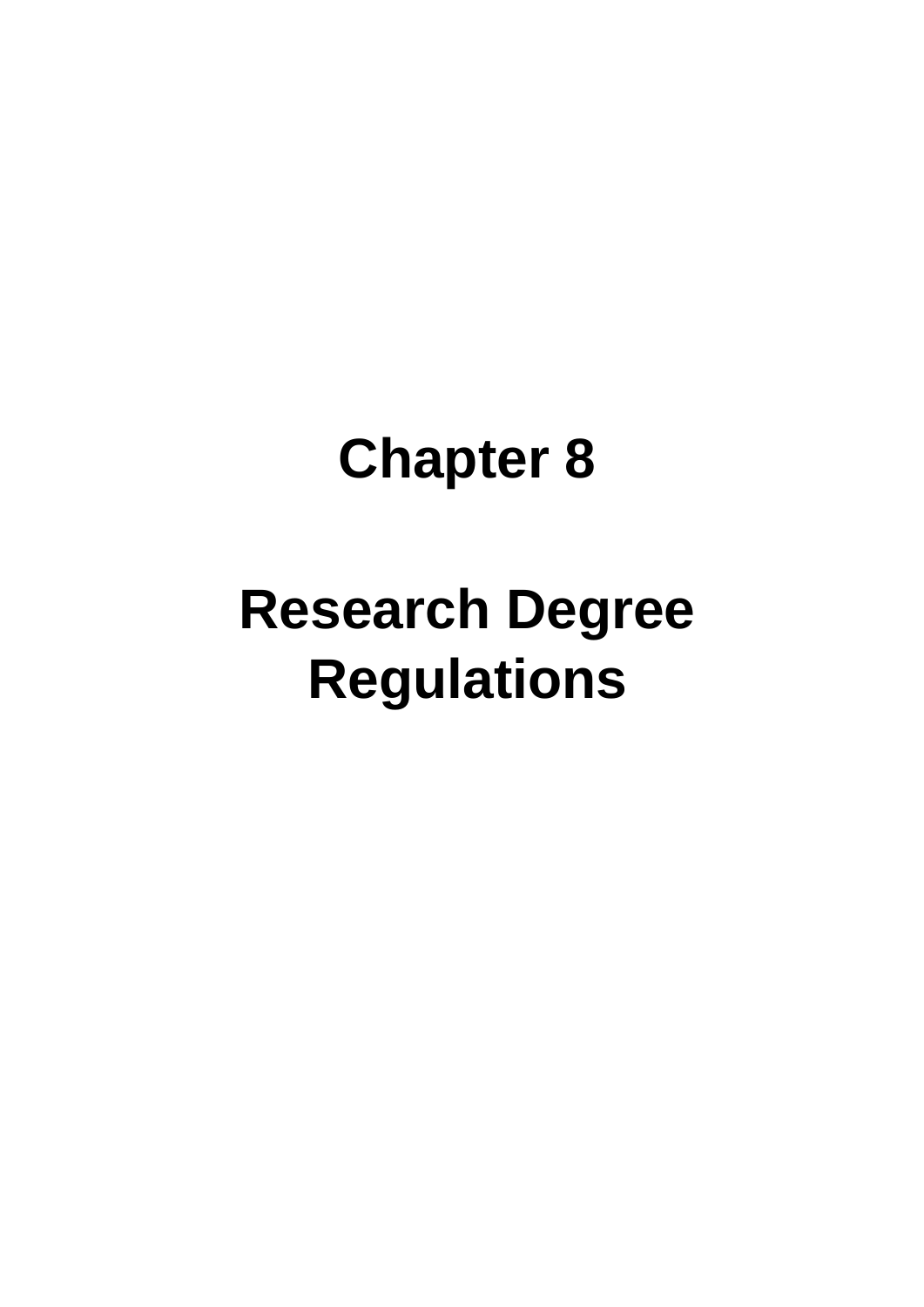# **8. RESEARCH DEGREE REGULATIONS**

# **8.1 Introduction**

- (1) This chapter provides details of the University of Wales Trinity Saint David's (UWTSD) regulatory framework for postgraduate research degrees, and should be read in conjunction with the University's Code of Practice for Research Degrees programmes and related guidance documents. These documents give advice and guidance but are subordinate to the Regulations.
- (2) The Regulations and guidance documents seek to provide a framework which embodies nationally recognised good practice, together with practice derived from policies and/or codes of practice of such bodies as the Quality Assurance Agency, the national funding councils, research councils and organisations such as UK Research and Innovation, Vitae and the Council for Graduate Education.
- (3) It is consistent with the precepts within the UK Quality Code: Advice and Guidance: Research Degrees, the QAA's Framework for Higher Education Qualifications in England, Wales and Northern Ireland (FHEQ), and the Credit and Qualifications Framework for Wales (CQFW).
- (4) Chapter 8 of the Academic Quality Handbook and the Code of Practice are applicable to all research degree students, unless, for University of Wales (UW) students, anything in these documents contradicts what is in the UW regulations and Code of Practice.
- (5) The University aims to ensure:
	- that its academic standards are equivalent to those of other UK higher education establishments and consistent with the Credit and Qualification Framework for Wales Level Descriptors

and

.

• that the quality of provision gives students a fair and reasonable chance to gain a qualification in an acceptable timeframe.

# **8.1.1 Research Degrees Covered by the Regulations**

- (1) This chapter includes the academic regulations for the Master by Research, for the Master of Philosophy (MPhil) and Doctor of Philosophy (PhD) research degrees, for Professional Doctorates, and for the Doctor of Philosophy by Published Works:
	- Higher Doctorate (A Doctor of Letters (DLitt) and Doctor of Science (DSc)) (Section 8.11))
	- Doctor of Philosophy by Research, including practice-based PhDs (PhD) (Section 8.12);
	- Doctor of Philosophy (PhD) by Published Works (Sections 8.13)
	- Professional Doctorates (Section 8.14);
	- Master of Philosophy by Research (MPhil), including practice-based MPhils (Section 8.15);
	- Master by Research (MRes) (Section 8.16);
	- Master of Arts by Research (MA) and Master of Science by Research (MSc) (Section 8.17);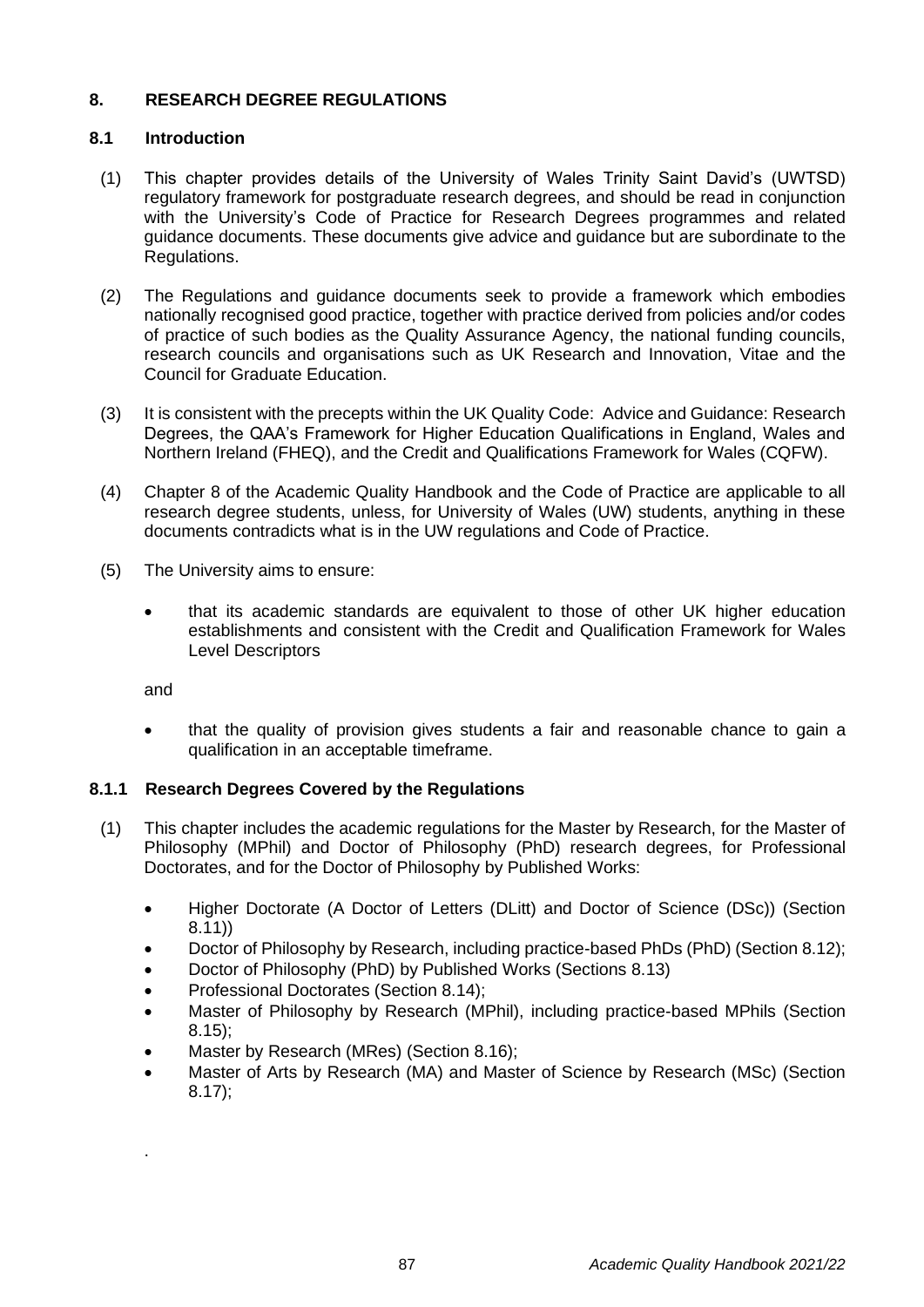## **8.1.2 Credit and Qualification Framework for Wales Level Descriptors, February 2009**

Research Degrees are classified as either Level 7 or 8 in the Credit and Qualifications Framework for Wales. The Level Descriptors can be found: [https://gov.wales/credit-and](https://gov.wales/credit-and-qualifications-framework-cqfw)[qualifications-framework-cqfw](https://gov.wales/credit-and-qualifications-framework-cqfw)

# **8.1.3 Definitions**

- (1) The **thesis** embodies all the methods and results of the research and contains, for practicebased degrees both the reflective and practical elements, and, for the PhD by Published Works, both the published works and the reflective analysis.
- (2) A **student** is any person enrolled or registered to follow a postgraduate research degree offered by the University.
- (3) A student is considered to be a **member of staff** if the student's primary role is that of lecturer/teaching fellow/tutor/administrative staff. Students whose primary role is that of a student at the point of assessment will not normally be considered as a member of staff.

#### **8.1.4 Institutional Arrangements**

(1) The University's policies and procedures for postgraduate research degree programmes are overseen by the Research Degrees Committee (see Section 2.5.5).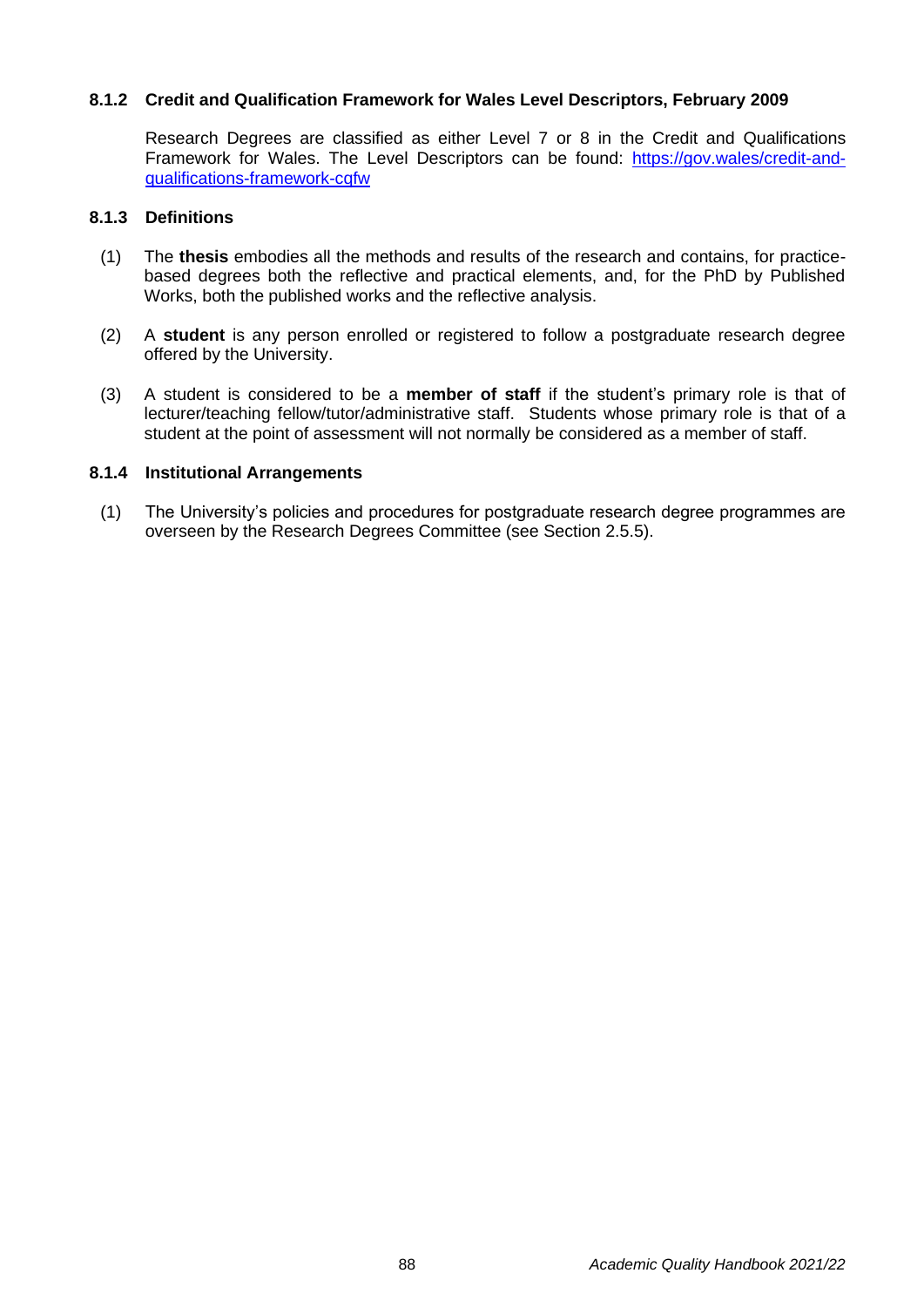# **8.2 Entry Requirements for Research Degrees**

(1)

| Award                    | <b>Normal Minimum Requirement</b>    | <b>Additional Requirement</b>     |
|--------------------------|--------------------------------------|-----------------------------------|
| <b>Higher Doctorates</b> | An applicant for such a doctorate    |                                   |
| (Section 8.11);          | should be a graduate or faculty      |                                   |
|                          | member of the University or one      |                                   |
|                          | of its predecessor institutions or   |                                   |
|                          | an individual with established links |                                   |
|                          | to the University.                   |                                   |
| Doctor of                | A Master's degree or an upper        | Successful applicants are         |
| Philosophy by            | second class honours degree          | initially enrolled on the PhD by  |
| Research,                | relevant to the proposed research    | Research for a probationary       |
| including practice-      | project awarded by a UK or other     | period of study. Students may     |
| based PhDs (PhD)         | recognised University or higher      | be required to undertake          |
| (Section 8.12);          | education institution, or by the     | specific research methodology     |
|                          | <b>Council for National Academic</b> | modules.                          |
|                          | Awards (CNAA) or equivalent          |                                   |
|                          | professional experience.             |                                   |
| <b>PhD by Published</b>  | A Master's degree or an upper        | A person shall not be eligible to |
| <b>Works (Section</b>    | second class honours degree          | proceed to the degree of PhD by   |
| 8.13);                   | relevant to the proposed research    | Published Works under these       |
|                          | project awarded by a UK or other     | regulations if the person has     |
|                          | recognised University or higher      | been previously approved for a    |
|                          | education institution, or by the     | PhD of the University.            |
|                          | <b>Council for National Academic</b> |                                   |
|                          | Awards (CNAA) or equivalent          |                                   |
|                          | professional experience.             |                                   |
| <b>Professional</b>      | A Master's degree or an upper        | Applicants may be required to     |
| <b>Doctorates</b>        | second class honours degree          | have obtained a certain level of  |
| (Section 8.14);          | relevant to the proposed research    | professional experience prior to  |
|                          | project awarded by a UK or other     | admission. Any such               |
|                          | recognised University or higher      | requirements must be approved     |
|                          | education institution, or by the     | at validation and be clearly      |
|                          | <b>Council for National Academic</b> | communicated to applicants.       |
|                          | Awards (CNAA) or equivalent          |                                   |
|                          | professional experience.             |                                   |
| <b>Master of</b>         | A Master's degree or an upper        | Students may be required to       |
| Philosophy by            | second class honours degree          | undertake specific research       |
| Research (MPhil),        | relevant to the proposed research    | methodology modules.              |
| including practice-      | project awarded by a UK or other     |                                   |
| based MPhils             | recognised University or higher      |                                   |
| (Section 8.15);          | education institution, or by the     |                                   |
|                          | <b>Council for National Academic</b> |                                   |
|                          | Awards (CNAA) or equivalent          |                                   |
|                          | professional experience.             |                                   |
| Master by                | An upper second class honours        |                                   |
| <b>Research (MRes)</b>   | degree relevant to the proposed      |                                   |
| (Section 8.16);          | research project awarded by a UK     |                                   |
|                          | or other recognised University or    |                                   |
|                          | higher education institution, or by  |                                   |
|                          | the Council for National Academic    |                                   |
|                          | Awards (CNAA) or equivalent          |                                   |
|                          | professional experience.             |                                   |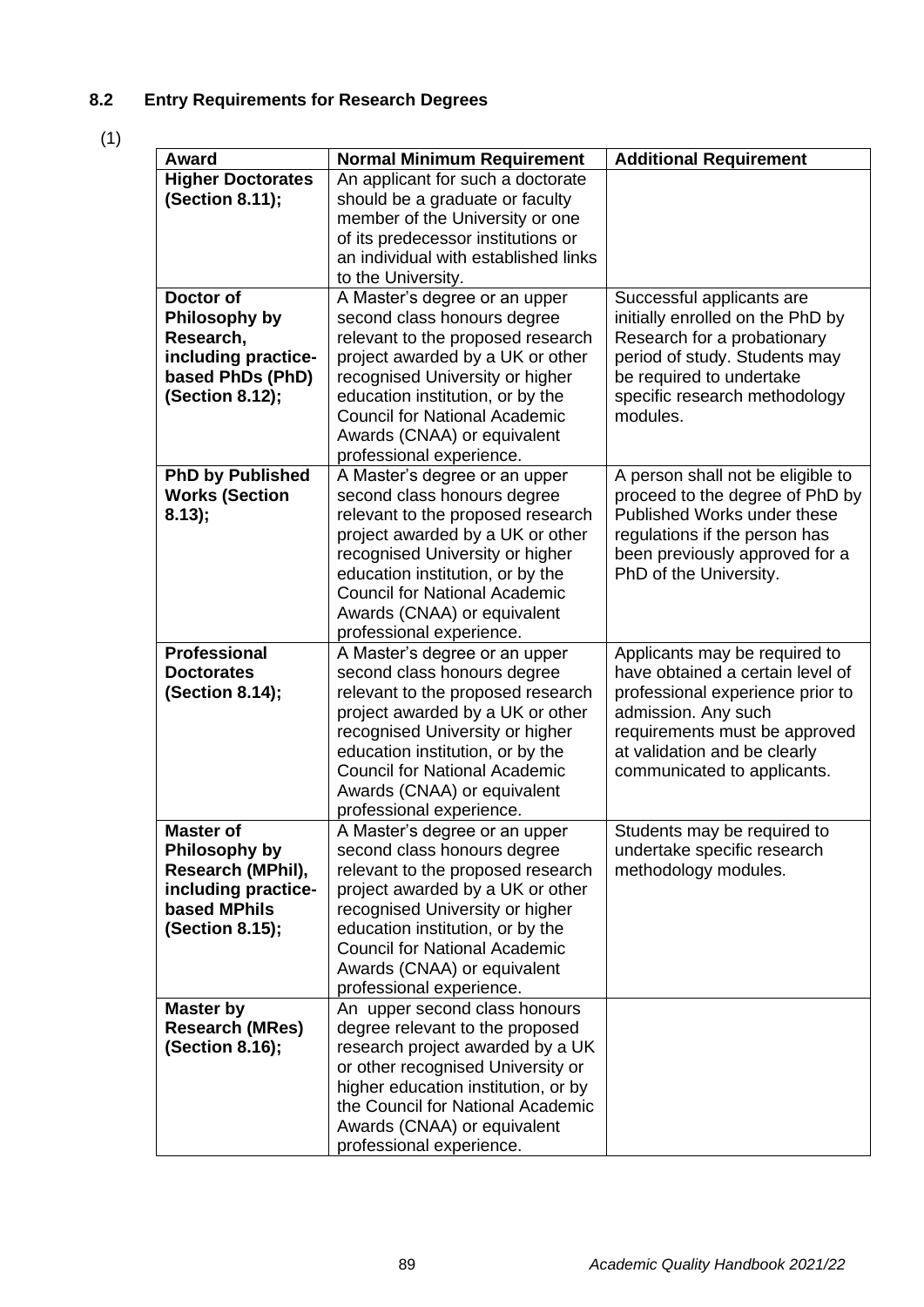|--|

- (2) All applicants whose native language is not English or Welsh must provide evidence of competence in the English or Welsh Language sufficient for research study, and after admission to the University may be required to take additional instruction in the English/Welsh Language.
- (3) All applicants are required to comply with the general entry requirements set out in the Code of Practice for Research Degrees.
- (4) A student may seek Recognition of Prior Learning (RPL) either as based on Certificated Learning or Experiential Learning for part or all of Part One of a Professional Doctorate or Master by Research following the University's Recognition of Prior Learning Policy. All requests for Recognition of Prior Learning must be made before a student initially registers. Any restrictions on recognition of prior learning must be approved at validation.

# **8.3 Eligibility and Modes of Study for Research Degrees**

- (1) A student undertaking Research Degree must, to maintain a current enrolment status, pay all applicable fees and pursue an approved research project for the minimum period required for one of the four methods of study permitted in paragraph 8.3.(2) below.
- (2) A student may undertake a Research Degree by one of the following methods of study:
	- A. pursuit of full-time research at the University or a collaborative partner institution;
	- B. pursuit of full-time research externally in circumstances approved by the University;
	- C. pursuit of part-time research at the University or a collaborative partner institution;
	- D. pursuit of part-time research externally in circumstances approved by the University.

## **8.4 Required Periods of Study**

- (1) A student undertaking a Research Degree must pursue a programme of supervised study, as either a full-time or a part-time student.
- (2) The date of commencement of a Research Degree with a Part II is the date of transfer from Part I to Part II. For all other Research Degrees the dates of commencement is the date of first enrolment.
- (3) A student may in some cases apply to or be required by the Research Degrees Committee to change mode of study or programme of study.
- (4) A student is required to submit a thesis by the end of the maximum period of study.
- (5) Where a student fails to submit a thesis by the end of the maximum period of study, the student's candidature will normally be terminated.
- (6) A student may not transfer candidature to another institution after the minimum period of study has been completed at this University.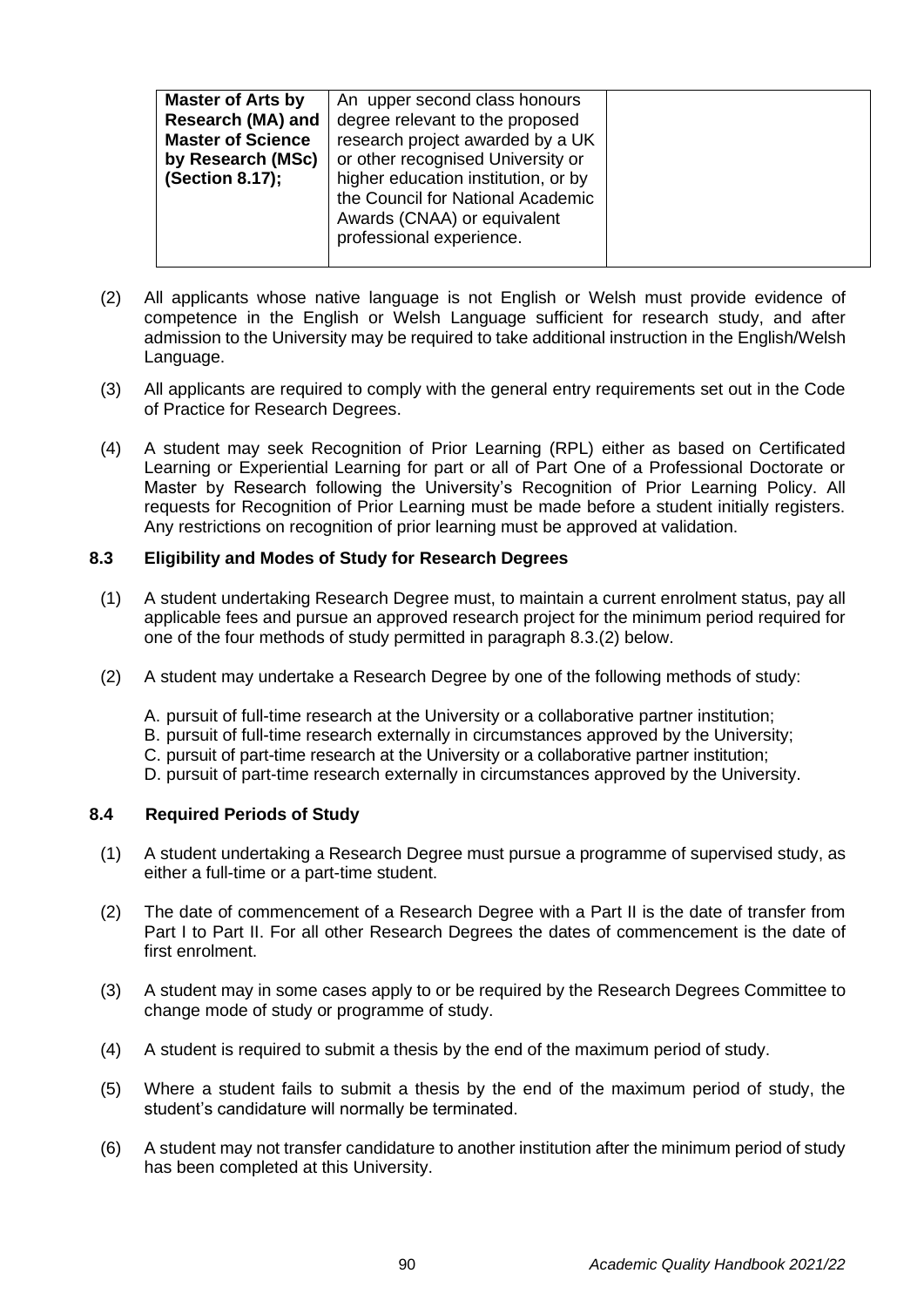## **8.5 Suspension, interruption of studies and extension**

- (1) Under exceptional circumstances, a student may be required to undertake a suspension of studies in line with the University's Student Cases Policy Framework (Chapter 12 of the AQH).
- (2) A student may apply for an interruption of study or an extension to the maximum submission date in accordance with the University's Mitigating Circumstances Policy.

## **8.6 Supervision**

- (1) Every student registered on a PhD, Professional Doctorate, MPhil award must have a supervisory team of no fewer than two supervisors.
- (2) Every student registered on a MA/MSc by Research or an MRes must have a supervisory team of no fewer than one supervisor.
- (3) One of the supervisors will be identified as the Director of Studies. The Director of Studies will have primary responsibility for supporting the student on a pastoral level and for the administrative oversight of the supervision and the supervisory team.
- (4) Specific criteria for supervisory teams is set out in the Code of Practice for Research Degrees.

## **8.7 Progress, Monitoring and Reports**

- (1) A student's progress will be monitored at least annually to determine whether the student is:
	- (a) still actively engaged on the research project and making satisfactory progress;
	- (b) maintaining regular and frequent contact with the supervisory team;
	- (c) likely to complete successfully by the end of the minimum period of study.
- (2) The process for monitoring of progress is set out in the Code of Practice for Research Degrees.

## **8.8 Employment of Postgraduate Research Students**

(1) Students who seek employment in addition to studies, either within the University or external to it, must comply with the requirements set out in the Code of Practice for Research Degrees.

## **8.9 Academic Misconduct**

(1) Allegations of academic misconduct will be considered in accordance with the procedures set out in the University's Academic Misconduct Policy.

## **8.10 Appeals and Complaints**

- (1) Students have the right to appeal against decisions concerning probation, termination of study or against an outcome of the examination process, in accordance with the procedures set out in the Academic Appeal Policy.
- (2) Students have the right to make a complaint about any specific concern about the provision of their programme of study, supervision or academic services, in accordance with the procedures set out in the Student Complaint Policy.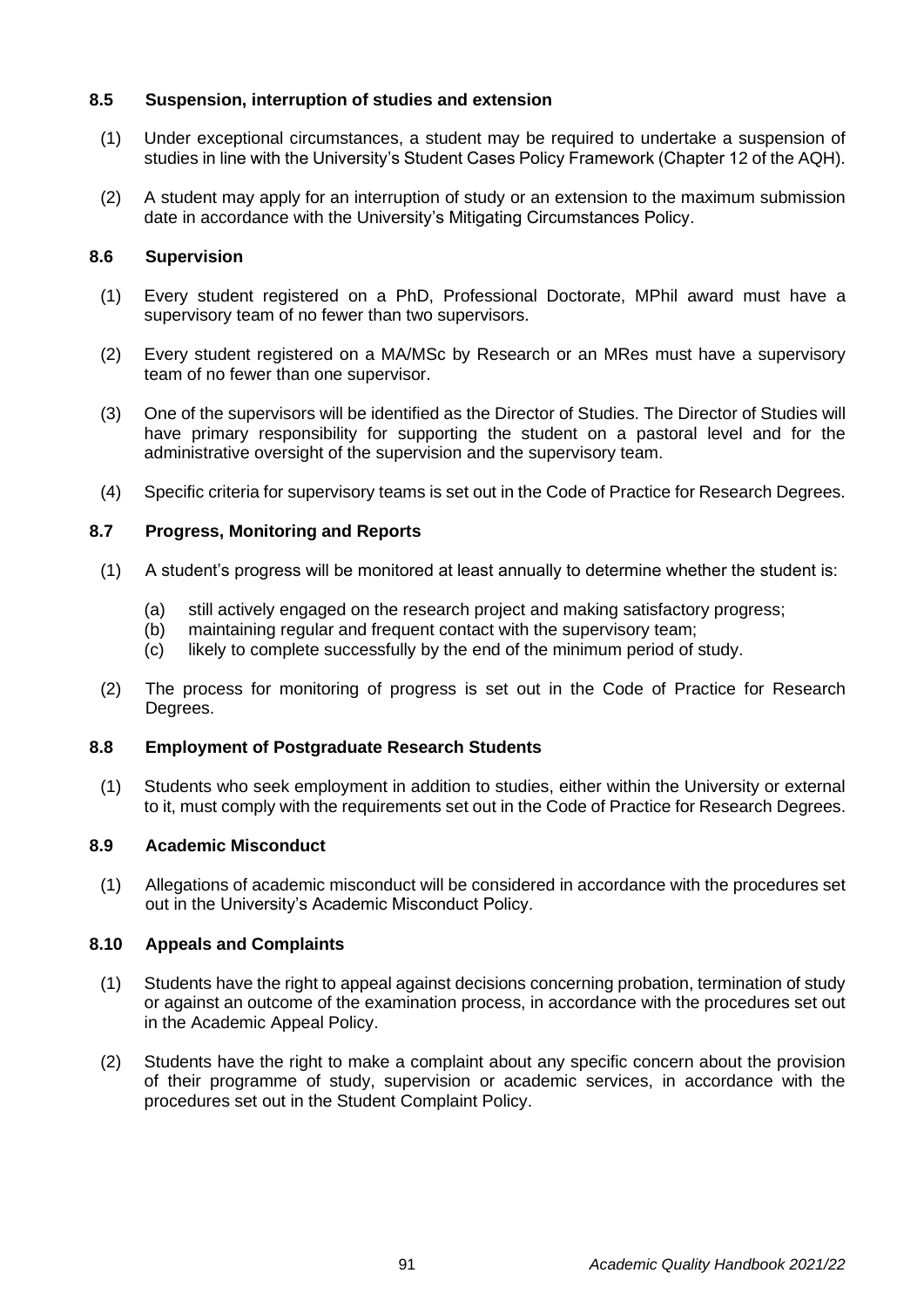# **8.11 Regulations for Doctor of Letters (DLitt) and Doctor of Science (DSc)**

# **8.11.1 Introduction**

- (1) The Degree of Doctor of Letters or Doctor of Science may be awarded by the University in recognition of an original and sustained contribution of an individual to an area of scholarship or field of study.
- (2) Higher Doctorates are awarded to candidates who have submitted evidence that demonstrates excellence in academic scholarship and is:
	- a. of the absolute highest quality;
	- b. substantial in scale and in the contribution it has made to knowledge;
	- c. sustained over time and showing current and continued contribution to scholarship;
	- d. authoritative, being able to demonstrate impact on the work of others;
	- e. of global reach and international importance within the field; and
	- f. of sufficient breadth or covering branches of knowledge appropriate to the field and in line with disciplinary norms and expectations.

## **8.11.2 Application Process**

- (1) A candidate will make an initial application to the University as specified in the information published.
- (2) The initial application will consist of the materials and application fee specified in the information published by the University. Initial applications will be subject to a screening process to establish whether there is a prima facie case for the candidate to be considered for the degree. The nature of the screening process to be followed shall be published alongside the application process.
- (3) Should the screening process conclude that there is not a *prima facie* case for consideration the candidate will be notified, a proportion of their application fee as specified in information published by the University shall be returned to them and they will not be invited to make a full application.
- (4) There is no right of appeal in relation to a screening decision; unsuccessful candidates may re-apply at the next available opportunity.
- (5) If the screening process concludes that there is a *prima facie* case for consideration, the candidate will be invited to make a full application.
- (6) The format required of the full application will be as published alongside the application process and will consist of published papers, books or other materials as specified.
- (7) At least one year must have elapsed between the publication of any published paper or book and its submission as evidence in support of an application.
- (8) For work produced in collaboration, a candidate must state in respect of each item the extent of their own contribution. Any work previously submitted for an award of this or any other institution shall be ineligible for consideration in support of an application for a higher doctorate.

## **8.11.3 Assessment**

(1) Senate shall appoint two assesors to consider the evidence submitted by the candidate. For applications from current or recent members of University staff both assessors shall be external to the University. For other applications, one internal and one external assesor may be appointed, or two external assesors if an internal assessor is not available.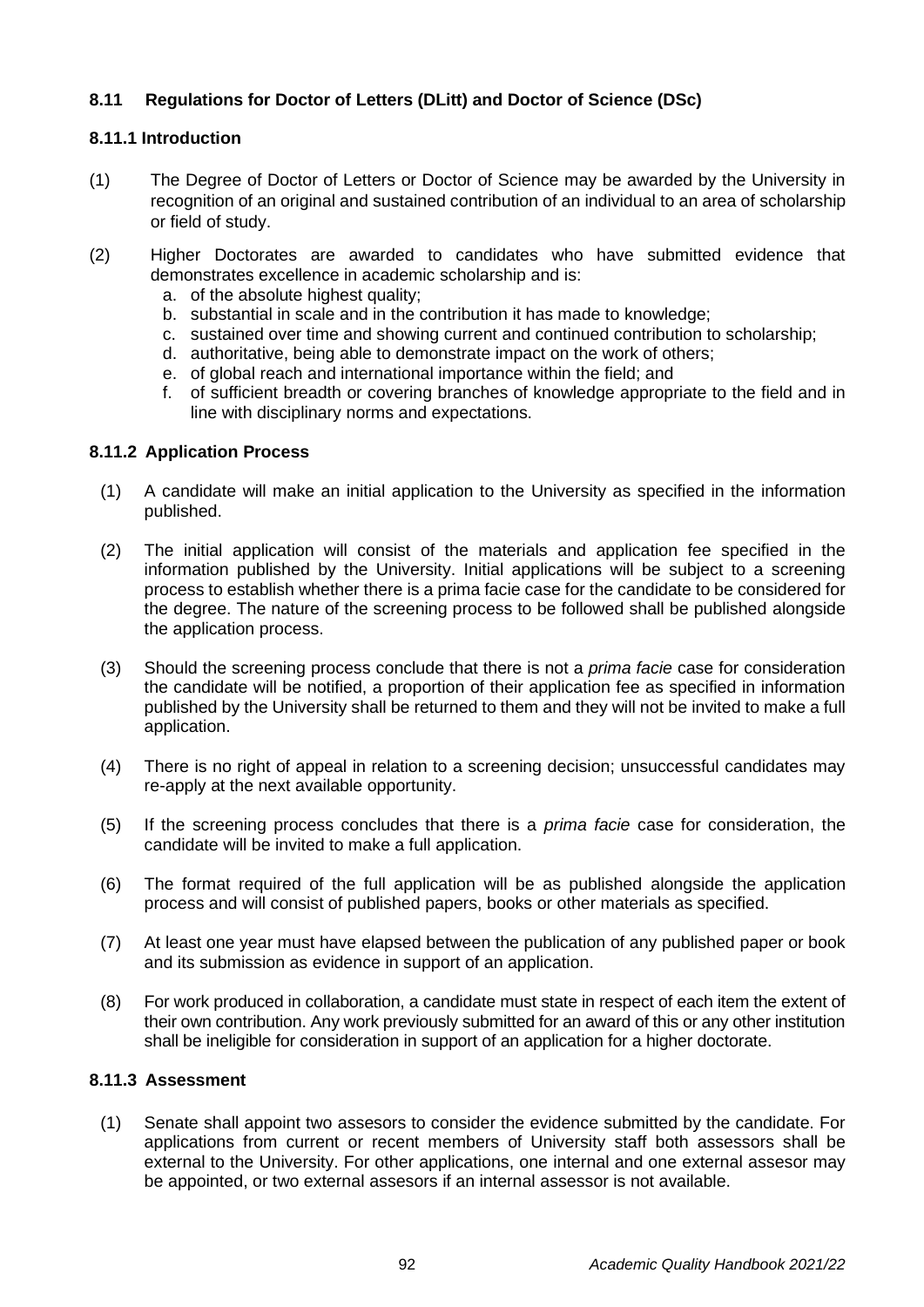- (2) If Senate is not able to appoint assessors within a reasonable period of time, the University may decline to consider the full application. In this case the candidate shall be refunded the full application fee.
- (3) Each assessor shall submit an independent report for consideration. Should the two assessors diverge in their conclusions as to whether the evidence submitted meets the criteria for the award, Senate shall seek the opinion of a third assessor, who shall be external to the University and whose opinion will be final.

## **8.11.4 Outcome**

- (1) If Senate approves the evidence as of sufficient merit for the degree, it shall award the appropriate degree (DLitt or DSc). One copy of each of the papers and books submitted as evidence shall remain in the possession of the University for deposit in the Roderic Bowen Library and Archive, unless the Library already possesses a copy. This may be in either in physical or digital format.
- (2) An unsuccessful candidate may appeal against the decision in line with the University's Academic Appeal Policy.
- (3) Unsuccessful candidates may re-apply at the next available opportunity.

## **8.12 Regulations for Degree of the Doctor of Philosophy (PhD), by Research**

## **8.12.1 Introduction**

- (1) The Degree of Doctor of Philosophy by Research may be awarded by the University in recognition of the successful completion of a programme of advanced study and research.
- (2) Doctoral degrees are awarded to students who have demonstrated:
	- the creation and interpretation of new knowledge, through original research or other advanced scholarship, of a quality to satisfy peer review, extend the forefront of the discipline, and merit publication;
	- a systematic acquisition and understanding of a substantial body of knowledge which is at the forefront of an academic discipline or area of professional practice;
	- the general ability to conceptualise, design and implement a project for the generation of new knowledge, applications or understanding at the forefront of the discipline, and to adjust the project design in the light of unforeseen problems;
	- a detailed understanding of applicable techniques for research and advanced academic enquiry.
- (3) Typically, holders of the qualification will be able to:
	- make informed judgements on complex issues in specialist fields, often in the absence of complete data, and be able to communicate their ideas and conclusions clearly and effectively to specialist and non-specialist audiences;
	- continue to undertake pure and/or applied research and development at an advanced level. contributing substantially to the development of new techniques, ideas or approaches.
- (4) Holders will have:
	- the qualities and transferable skills necessary for employment requiring the exercise of personal responsibility and largely autonomous initiative in complex and unpredictable situations, in professional or equivalent environments.
- (5) These regulations also apply to practice-based research degrees.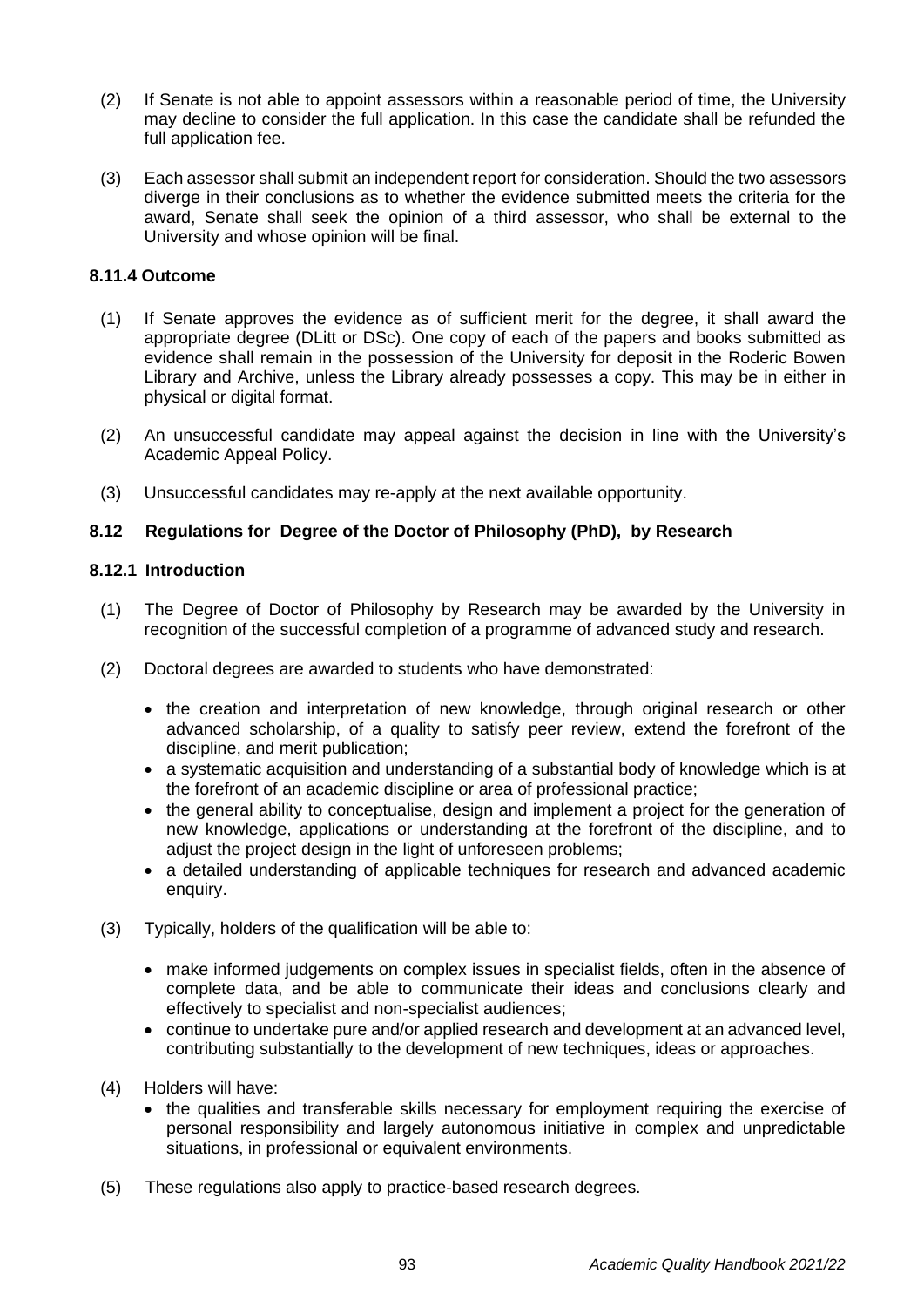# **8.12.2 Probationary Period of Study**

- (1) Students enrolling on the degree of PhD by Research will be registered in the first instance on a probationary period of study.
- (2) The processes for monitoring progress during the probationary period and for assessing whether or not a student has successfully completed the probationary period are set out in the Code of Practice for Research Degrees.
- (3) The probationary period for a student may be extended on one occasion only. Students who are judged not to have successfully completed the required probationary period will normally be required to withdraw from the degree or transfer to another degree where appropriate.
- (4) Students have the right to appeal all decisions relating to the probationary period as set out in the Academic Appeal Policy.

# **8.12.3 Examination of PhD by Research**

- (1) The examination process for students of the degree of PhD by Research consists of two stages:
	- (a) preliminary independent examination of the thesis by the examiners;
	- (b) an oral examination conducted by an Examining Board.
- (2) A student of the degree of PhD by Research must be examined on the work submitted by that student. A student may not amend, add to, or delete from the thesis after it has been submitted and prior to examination save with the consent of the Chair of the Examining Board. A student may withdraw the thesis after it has been submitted and prior to the examination, but once a thesis has been withdrawn by the student it normally cannot be submitted again for examination of the same degree.
- (3) Where the submission includes non-textual artefacts the examination process must allow examiners to have appropriate access to the artefacts. This could take the form of an exhibition, recital, or performance, which must occur before the oral examination in such a way that the examiners are able to reflect on this in their independent reports submitted before the oral examination. The format must be identified prior to submission; the exact arrangements for access must be agreed when the Examining Board is nominated and examination arrangements are finalised.

# **8.12.4 Submission of Thesis**

- (1) A student's research for the PhD by Research must be completed by the presentation of a thesis embodying the methods and results of the research.
- (2) The thesis is to be written in Welsh or English. The use of brief quotations in other languages is permitted.
- (3) To be eligible to submit a thesis, research degrees students must be enrolled on the degree for which submission is intended, and have paid all fees due (including any re-examination fee required).

# **8.12.5 Access to a thesis**

(1) A thesis submitted for a research degree shall normally be openly available and subject to no security or restriction of access. The Research Degrees Committee may approve that a bar on access to a thesis may be put in place for a specified period of up to 5 years.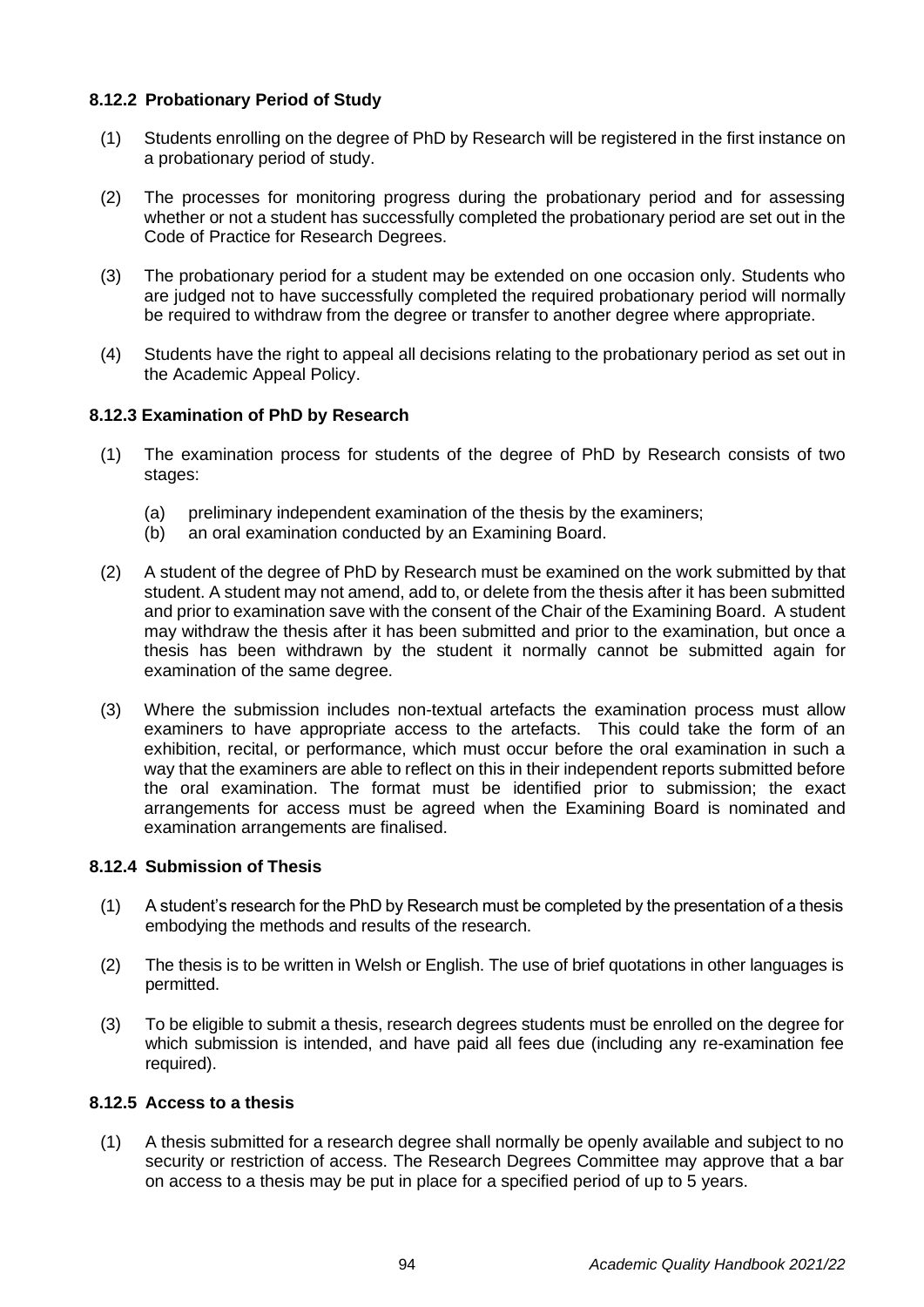(2) The title and summary of the thesis are normally freely available. Restricting access to these will only be approved in exceptional cases by the Research Degrees Committee.

## **8.12.6 The Examining Board**

- (1) The function of the Examining Board is to ascertain that the thesis submitted for award is at the appropriate standard, that it is the work of the student who is being examined and that the student displays the attributes expected of holders of the award.
- (2) Normally an Examining Board will comprise the following:
	- Chair;
	- Internal Examiner:
	- External Examiner;
- (3) In the cases including those where:
	- (i) the student is a member of staff of the University or of a collaborative partner institution;
	- (ii) it proves impossible to appoint an internal examiner either from within the University or a collaborative partner institution;
	- (iii) a special case is made to, or by, the Research Degrees Committee;

the Examining Board shall instead comprise:

- Chair:
- Two External Examiners.
- (4) A member of a supervisory team (or any individual who has been involved in the supervision of the student) must not be appointed as the student's examiner. Such individuals may, with the prior consent of the student, be invited to attend the oral examination.
- (5) From the point of nomination, students must not communicate about the thesis with any members of the Examining Board other than the Chair either prior to or following the oral examination until such time as the examination process is completed.

## **8.12.7 Oral examination**

The Examining Board is required to conduct an oral examination of students in all cases. However, the requirement for an oral examination may be waived for a re-submitted thesis at the discretion of the re-submission Examining Board and only where the examiners' preliminary independent reports clearly recommend that the student should be approved for the degree sought.

- (1) The oral examination may take place either in person or via video.
- (2) Following the oral examination, the Examining Board is required to provide a report on the examination and to make one of the following recommendations to the Research Degrees Committee:
	- A. that the student be approved for the degree of PhD by Research;
	- B. that the student be approved for the degree of PhD by Research subject to the satisfactory completion of such corrections and amendments as may be required by the Examining Board. The Examining Board may stipulate that the corrections made shall be scrutinised by either or both examiners prior to the award process being initiated.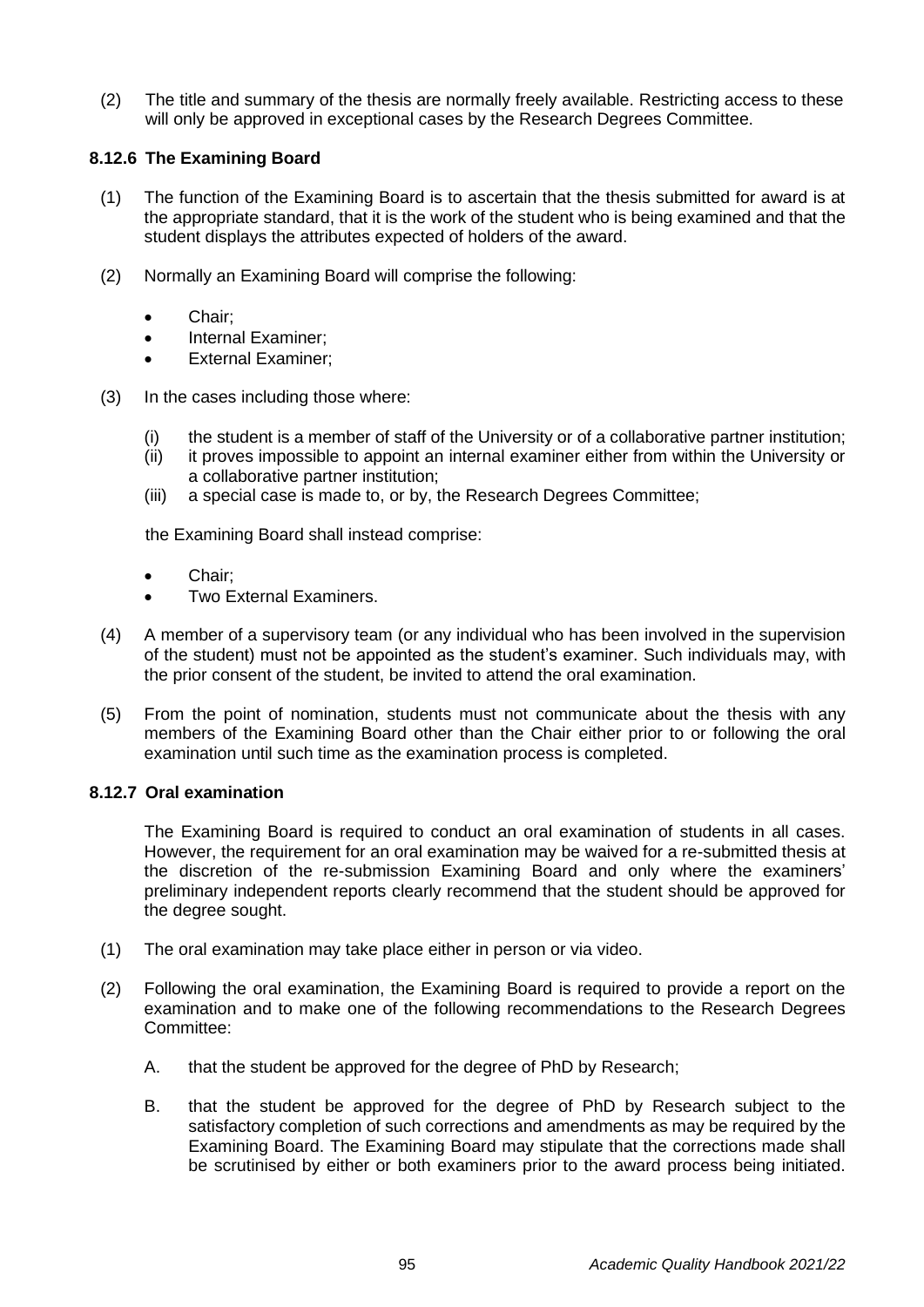Normally, corrections shall be completed within 6 months from the date of official notification to the student of the outcome of the examination;

- C. that the student be not approved for the degree of PhD by Research at this stage but that the student is allowed to modify the thesis and re-submit it for examination for the degree of PhD by Research on one further occasion. The re-submission is to take place within a period not exceeding 1 year from the date of the official notification to the student of the outcome of the examination (this option is not available in the case of a student who has re-submitted a thesis for examination);
- D. that the student be not approved for the degree of PhD by Research but be approved instead for the degree of MPhil by Research subject where appropriate to the satisfactory completion of such corrections and amendments as may be required by the Examining Board. The Examining Board may stipulate that the corrections made must be scrutinised by either or both examiner(s) prior to the award process being initiated; corrections and amendments must be completed within a period of 6 months from the date of the official notification to the student of the outcome of the examination;
- E. that the student be not approved for the degree of PhD by Research but be allowed to modify the thesis and re-submit it for examination for the degree of MPhil by Research on one further occasion. The re-submission is to take place within a period not exceeding 1 year from the date of the official notification to the student of the outcome of the examination (this option is not available in the case of a student who has re-submitted a thesis for examination);
- F. that the student be not approved for the award of a degree.

Outcomes C and E are not available in the case of a student who has re-submitted a thesis for examination.

- (3) Students awarded the degree of MPhil by Research outcomes D or E, cannot later submit for the degree of PhD by Research without pursuing a new scheme of research.
- (4) Where examiners are unable to agree on a recommended outcome, the examiners must submit separate independent reports and recommendations to the Academic Office within 10 clear working days of the oral examination and the procedures described in the Code of Practice for Research Degrees must be followed.
- (5) If, following the submission of corrections under outcomes B or D, it turns out that a student has not appropriately addressed all the issues raised by the Examining Board, at the discretion of the Research Degrees Committee the student may be allowed one further period of a maximum 4 weeks from the date of official notification to complete successfully all the corrections required.

# **8.13 Regulations for Degree of the Doctor of Philosophy (PhD) by Published Works**

## **8.13.1 Introduction**

- (1) The Degree of Doctor of Philosophy by Published Works may be awarded by the University in recognition of the successful completion of a programme of advanced study and research.
- (2) Doctoral degrees are awarded to students who have demonstrated:
	- the creation and interpretation of new knowledge, through original research or other advanced scholarship, of a quality to satisfy peer review, extend the forefront of the discipline, and merit publication;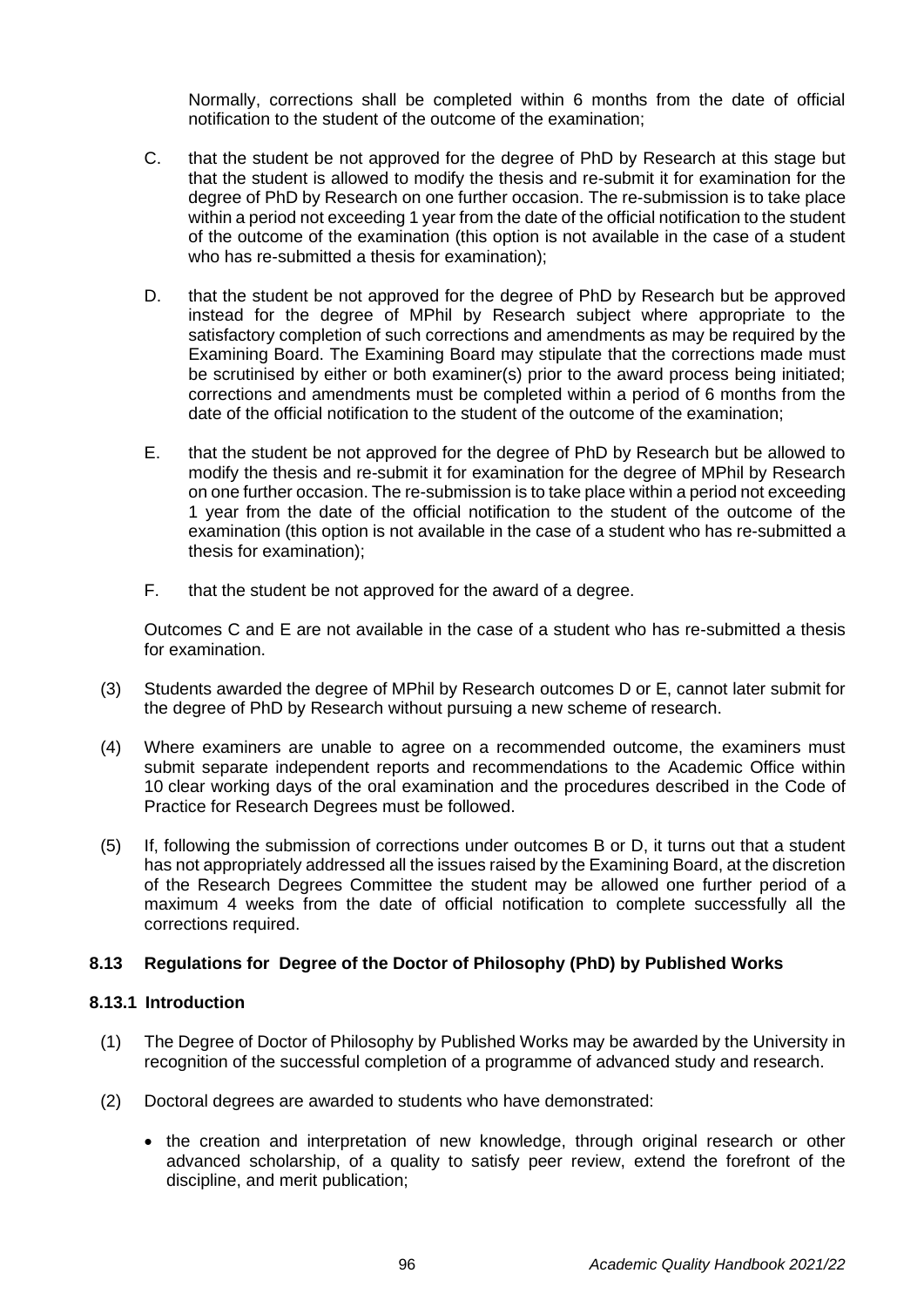- a systematic acquisition and understanding of a substantial body of knowledge which is at the forefront of an academic discipline or area of professional practice;
- the general ability to conceptualise, design and implement a project for the generation of new knowledge, applications or understanding at the forefront of the discipline, and to adjust the project design in the light of unforeseen problems;
- a detailed understanding of applicable techniques for research and advanced academic enquiry.
- (3) Typically, holders of the qualification will be able to:
	- make informed judgements on complex issues in specialist fields, often in the absence of complete data, and be able to communicate their ideas and conclusions clearly and effectively to specialist and non-specialist audiences;
	- continue to undertake pure and/or applied research and development at an advanced level, contributing substantially to the development of new techniques, ideas or approaches.
- (4) Holders will have:
	- the qualities and transferable skills necessary for employment requiring the exercise of personal responsibility and largely autonomous initiative in complex and unpredictable situations, in professional or equivalent environments.

## **8.13.2 Definition of Published Works**

- (1) For the purpose of these Regulations, 'published works' may be defined as a collection of published works, papers, chapters, books, and/or creative works in any media (including suitable documentation of performance, installation, and other temporary works) which together form a coherent programme of research and have been accepted for dissemination by reputable journals, publishing houses, galleries, venues or similar publishing media in the field. The language of publication shall be either Welsh or English.
- (2) All work must have been published in such a way as to be generally available for consultation by scholars or other interested persons. A work will be regarded as published only if it is traceable through ordinary catalogues, abstracts or citation indices, and copies are available in the public domain. Manuscripts of proofs of works about to be published are not submissible unless they carry a DOI reference number. Reports to Government Departments, local or industrial organisations, and the like, are not normally submissible unless they have been published in the public domain and can be evidenced e.g. with an ISBN number.
- (3) All work must have been internationally peer reviewed and must have been published no more than 10 years prior to the date of submission.
- (4) The published works submitted for the degree must constitute a corpus of publication tending towards a coherent thesis, rather than a series of disconnected publications.
- (5) The published works submitted for the degree must be substantially different from any work which may have previously been submitted for any degree at this or any other institution.
- (6) Electronic works may be considered as eligible, but the candidate should provide evidence that the work will continue to be publicly available for the foreseeable future in the present form.
- (7) The published works should be of a standard equivalent to that of a "traditional" PhD in the relevant academic area and should demonstrate the student's original contribution to knowledge.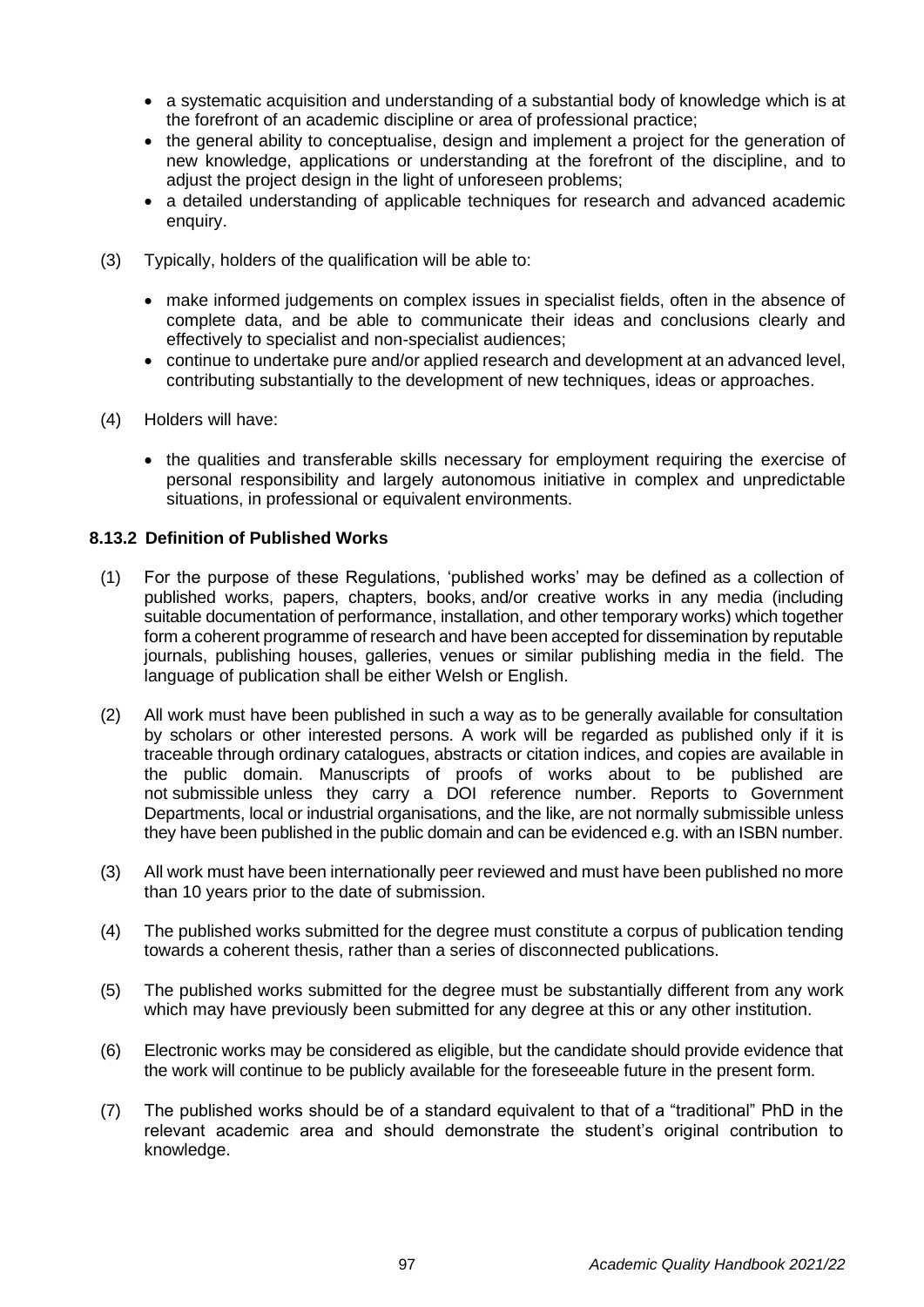# **8.13.3 Application Process**

- (1) An applicant must submit an application that shall consist of the following:
	- (i) A detailed list of the published works that will be included in the final submission and evidence of the public availability and traceability of the published works;
	- (ii) A statement of no more than 3,000 words which seeks to show the coherence and academic impact of the body of work submitted;
- (2) An applicant, in submitting an application, is also required to (a) declare that none of the published works individually or collectively is substantially the same as any work that has previously been submitted for another qualification at any university or similar institution, (b) declare that, until the outcome of the current application is known, none of the published works individually or collectively will be submitted for any qualification at another university or similar institution.

# **8.13.4 Examination of PhD by Published Works**

- (1) Students of the degrees of PhD by Published Works are examined on the submitted published works and the reflective analysis. The examination process for students of the degree of PhD by Published Works consists of two stages:
	- (a) preliminary independent examination of the reflective analysis together with the published works by the examiners, who are approved for the purpose by the University and who shall prepare independent interim reports on the reflective analysis and published works (see the Code of Practice for Research Degrees);
	- (b) an oral examination conducted by an Examining Board.
- (2) A student of the degree of PhD by Published Work must be examined on the work submitted by that student. A student may not amend, add to, or delete from the reflective analysis after it has been submitted and prior to examination save with the consent of the Chair of the Examining Board. A student may withdraw the reflective analysis after it has been submitted and prior to the examination, but once a reflective analysis has been withdrawn by the student it cannot be submitted again for examination of the same degree.

# **8.13.5 Submission**

- (1) The volume of published work submitted will depend on both the academic area and the type of published works included in the submission, but the submission should normally comprise of no less than 4 individual published works and no more than 10 individual published works. However, the issue of number is subservient to the question of the quality and impact of the output.
- (2) The submission shall comprise:
	- a) An abstract providing a summary of the published works containing all of the main concepts and conclusions of the published work that shall be no more than 300 words in length;
	- b) A summary sheet listing all of the published works submitted together with a statement of the extent of the student's contribution to any multi-authored work, substantiated by all the co-authors;
	- c) A copy of each published work numbered in accordance with b) above;
	- d) A reflective analysis of no more than 30,000 words putting the total published work submitted into the context of knowledge as it then existed and indicating also the independent, coherent and original contribution to learning in that academic field which in the student's opinion the published work has made.
	- e) Evidence of the status of all the published works submitted.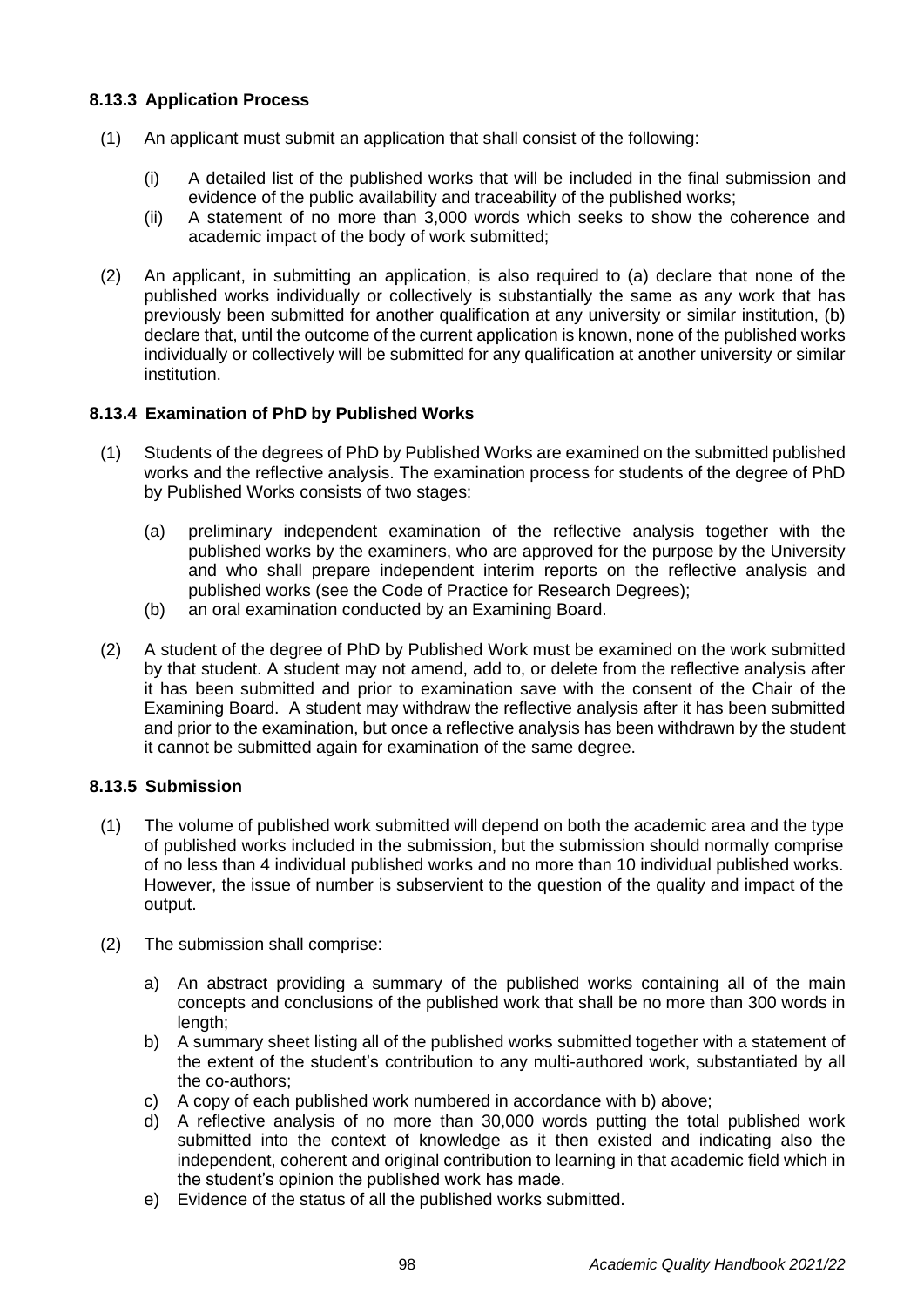- f) For published works with multiple authors, the candidate must supply a signed statement outlining the contribution of the candidate to the production of the relevant published work.
- (3) The reflective analysis shall contain a critical reflection on the research methodology and methods used. It should also articulate a rationale to prove at least equivalence to the standard normally demonstrated by a successful PhD thesis.
- (4) The reflective analysis is to be written in Welsh or English. The use of brief quotations in other languages is permitted.
- (5) To be eligible to submit a thesis, research degrees students must be enrolled on the degree for which submission is intended, and have paid all fees due (including any re-examination fee required) and satisfied all other financial obligations.

## **8.13.6 Access to submission**

(1) Due to the nature of the award, no request for a bar on photocopying and/or access to any part of the PhD by Published Works will be considered.

## **8.13.7 The Examining Board**

- (1) The function of the Examining Board is to ascertain that the reflective analysis and the published works submitted for award is at the appropriate standard, that it is the work of the student who is being examined and that the student displays the attributes expected of holders of the award.
- (2) Normally an Examining Board will comprise the following only:
	- Chair;
	- Internal Examiner:
	- **External Examiner:**
- (3) In the cases including those where:
	- (i) the student is a member of staff of the University or of a collaborative partner institution;
	- (ii) it proves impossible to appoint an internal examiner either from within the University or a collaborative partner institution;
	- (iii) a special case is made to, or by, the Research Degrees Committee;

the Examining Board shall instead comprise:

- Chair;
- Two External Examiners.
- (4) A member of a supervisory team (or any individual who has been involved in the supervision of the student) must not be appointed as the student's examiner. Such individuals may, with the prior consent of the student, be invited to attend the oral examination.
- (5) For regulations in relation to the selection and appointment of members of the Examining Board and approval of the overall examination board, see the Code of Practice for Research Degrees (Section: Constitution of Examining Board and Examiners).
- (6) From the point of nomination, students must not communicate about the thesis with any members of the Examining Board other than the Chair either prior to or following the oral examination until such time as the examination process is completed.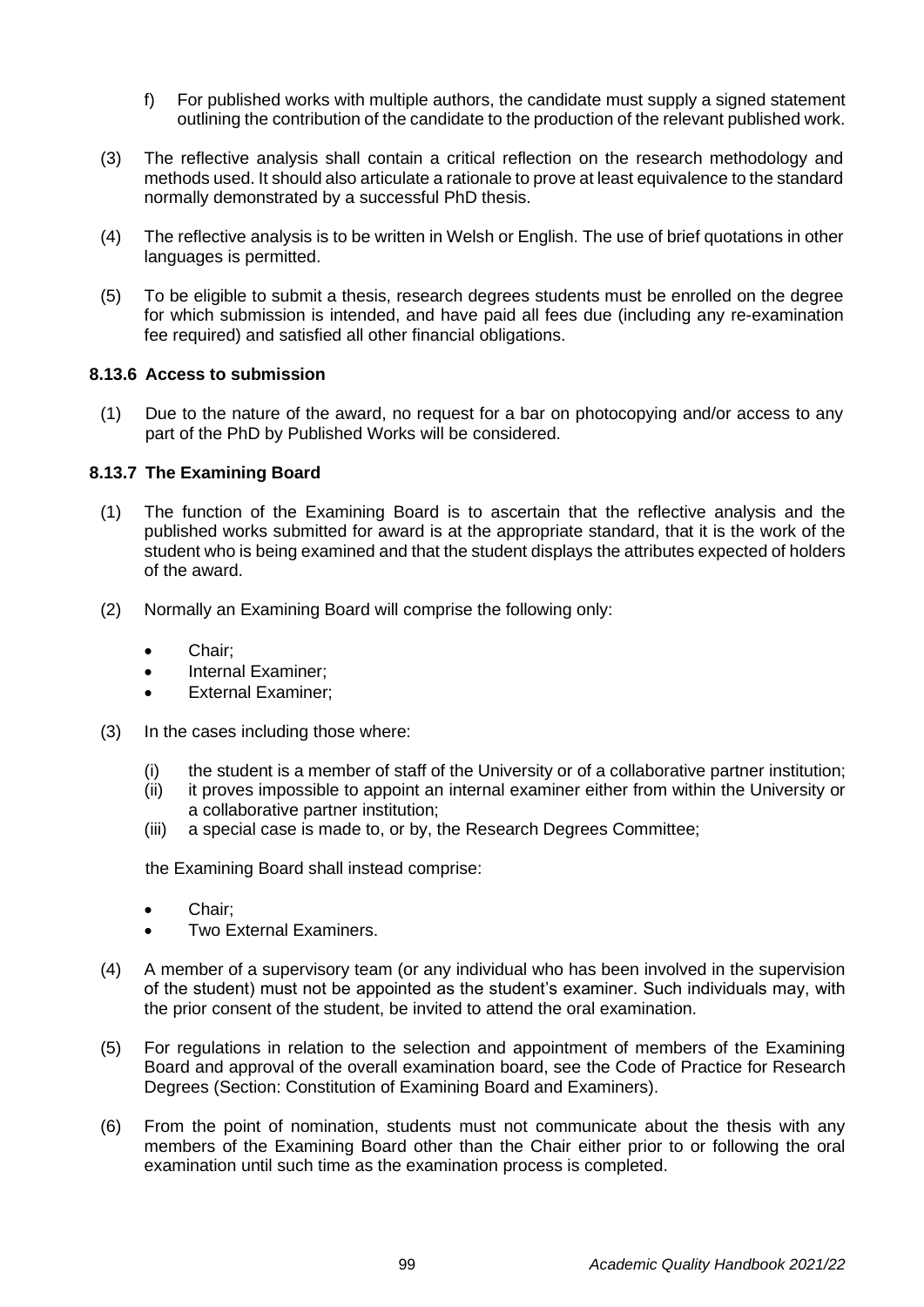# **8.13.8 Oral examination**

The Examining Board is required to conduct an oral examination of students in all cases. However, the requirement for an oral examination may be waived for a re-submitted reflective analysis at the discretion of the re-submission Examining Board and only where the examiners' preliminary independent reports clearly recommend that the student should be approved for the degree sought.

- (1) The oral examination may take place either in person or via video.
- (2) The Chair should meet the student in private prior to the oral examination to ask the student whether there are any health or other personal circumstances, not previously notified via the supervisor, that might impact on the student's performance in the oral examination.
- (3) Following the oral examination, the Examining Board is required to provide a report on the examination and to make one of the following recommendations to the Research Degrees Committee:
	- A. that the student be approved for the degree of PhD by Published Works;
	- B. that the student be approved for the degree of PhD by Published Works subject to the satisfactory completion of such corrections and amendments to the reflective analysis as may be required by the Examining Board. The Examining Board may stipulate that the corrections made shall be scrutinised by either or both examiners prior to the award process being initiated. Normally, corrections shall be completed within 12 weeks from the date of official notification to the student of the outcome of the examination;
	- C. that the student be not approved for the degree of PhD by Published Works at this stage but that the student is allowed to modify the reflective analysis and re-submit it for examination for the degree of PhD by Published Works on one further occasion. The resubmission is to take place within a period not exceeding 6 months from the date of the official notification to the student of the outcome of the examination (this option is not available in the case of a student who has re-submitted a reflective analysis for examination);
	- D. that the student be not approved for the award of a degree.

Outcome C is not available in the case of a student who has re-submitted a reflective analysis for examination.

- (4) Where examiners are unable to agree on a recommended outcome, the examiners must submit separate independent reports and recommendations to the Academic Office within 10 clear working days of the oral examination and the procedures described in the Code of Practice for Research Degrees must be followed.
- (5) If, following the submission of corrections under outcomes B, it turns out that a student has not appropriately addressed all the issues raised by the Examining Board, at the discretion of the Research Degrees Committee the student may be allowed one further period of a maximum 4 weeks from the date of official notification to complete successfully all the corrections required.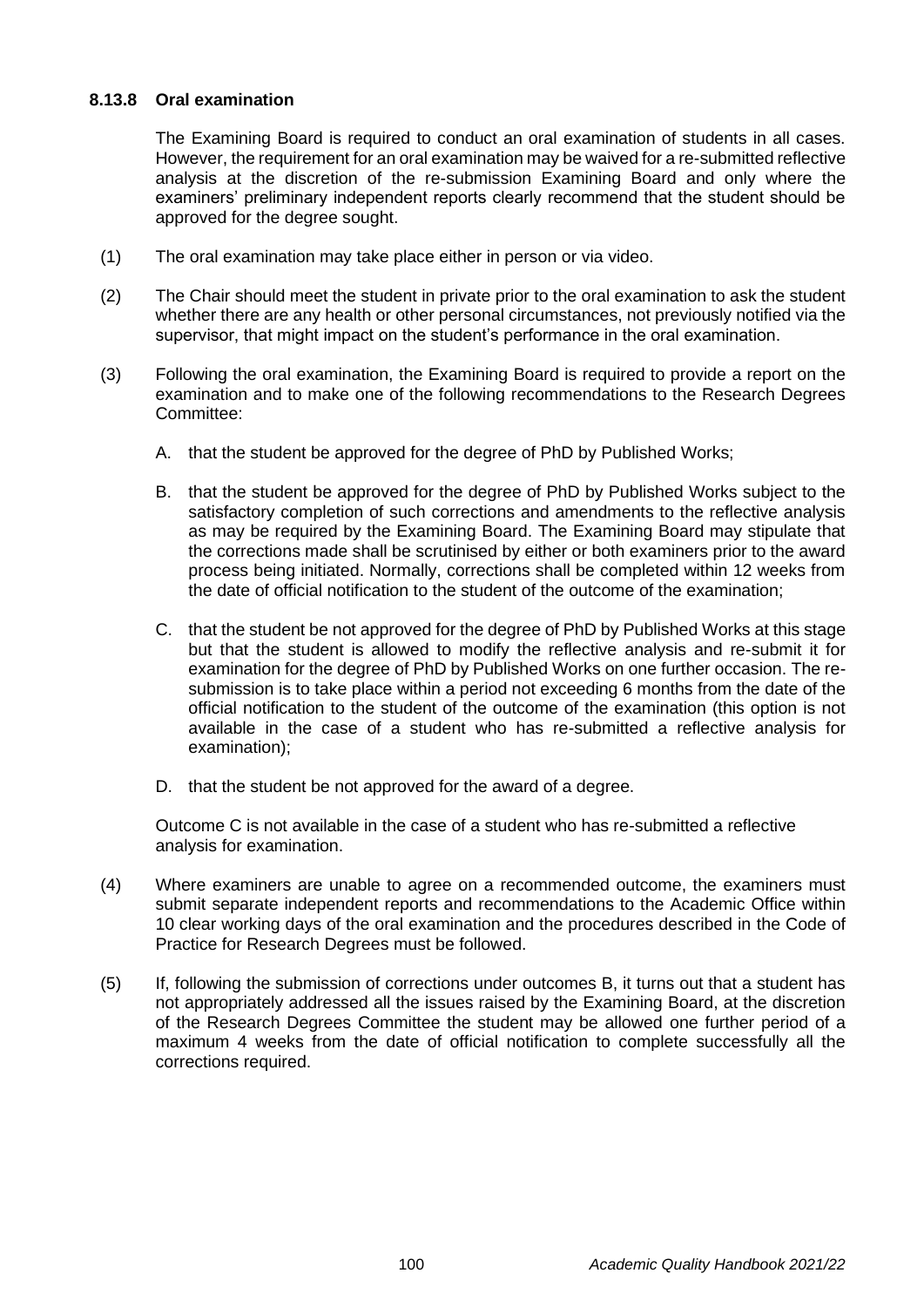# **8.14 Regulations for the Degree of Professional Doctorate**

# **8.14.1 Introduction**

- (1) The Degree of Professional Doctorate may be awarded by the University in recognition of the successful completion of an approved programme of directed study (Part One) together with successful completion of a programme of advanced study and research (Part Two).
- (2) The Professional Doctorate consists of two parts. Part One will comprise of 180 credits of taught modules at Level 7; Part Two will be research-focused and completed by the presentation of a thesis and any portfolio of supporting material embodying the methods of the research.
- (3) Doctoral degrees are awarded to students who have demonstrated:
	- the creation and interpretation of new knowledge, through original research or other advanced scholarship, of a quality to satisfy peer review, extend the forefront of the discipline, and merit publication;
	- a systematic acquisition and understanding of a substantial body of knowledge which is at the forefront of an academic discipline or area of professional practice;
	- the general ability to conceptualise, design and implement a project for the generation of new knowledge, applications or understanding at the forefront of the discipline, and to adjust the project design in the light of unforeseen problems;
	- a detailed understanding of applicable techniques for research and advanced academic enquiry.
- (4) Typically, holders of the qualification will be able to:
	- make informed judgements on complex issues in specialist fields, often in the absence of complete data, and be able to communicate their ideas and conclusions clearly and effectively to specialist and non-specialist audiences;
	- continue to undertake pure and/or applied research and development at an advanced level, contributing substantially to the development of new techniques, ideas or approaches.
- (5) Holders will have:
	- the qualities and transferable skills necessary for employment requiring the exercise of personal responsibility and largely autonomous initiative in complex and unpredictable situations, in professional or equivalent environments.

# **8.14.2 Examination of Professional Doctorate**

# **8.14.2.1 Examination of Part One**

- (1) Part One shall comprise of modules at Level 7 with a total credit rating of 180 credits. The process for managing the assessment of modules, the awarding of credit and the rules for progression for modules at Level 7 follow the same principles as those outlined in Section 6.6 with the exception that there is no condonement of modules and students must accumulate 180 credits at Level 7 in Part One in order to progress to Part Two.
- (2) The process for setting of tasks for re-assessment follow the same principles as those outlined in Section 7.11.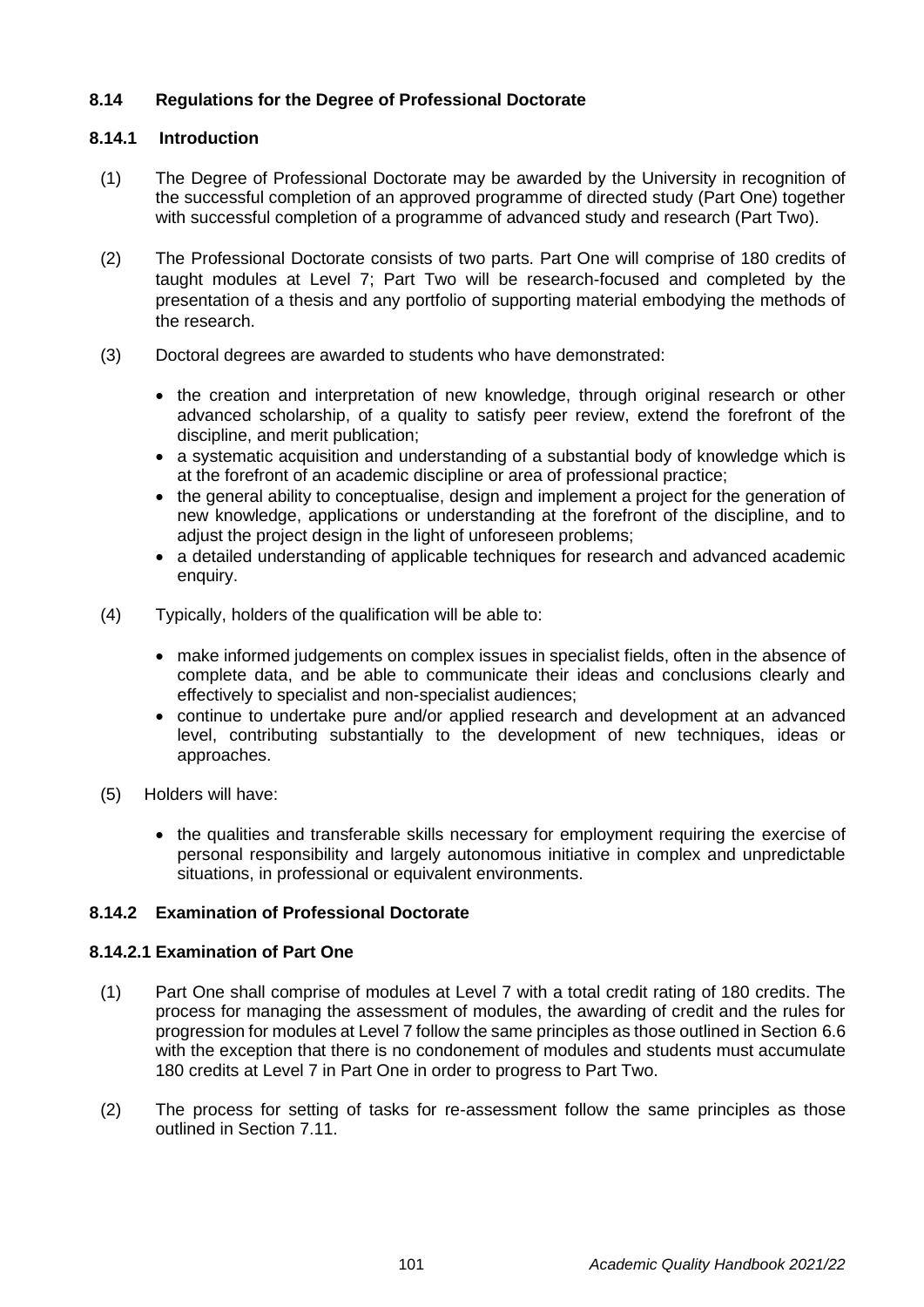(3) Module external examiners will be appointed for all modules which form part of Part One in accordance with Section 7.16. The performance of students on Part One will be considered by Examining Boards in accordance with Section 6.10.

## **8.14.2.2 Examination of Part Two**

- (1) A student must have successfully completed Part One before being permitted to present the thesis and any portfolio for examination under Part Two.
- (2) The examination process for students of Part Two of the degree of Professional Doctorate consists of two stages:
	- (a) preliminary independent examination of the thesis by the examiners, who are approved for the purpose by the University and who shall prepare independent interim reports on the thesis;
	- (b) an oral examination conducted by an Examining Board.
- (3) A student of the degree of Professional Doctorate must be examined on the work submitted by that student. A student may not amend, add to, or delete from the thesis after it has been submitted and prior to examination save with the consent of the Chair of the Examining Board. A student may withdraw the thesis after it has been submitted and prior to the examination, but once a thesis has been withdrawn by the student it cannot be submitted again for examination of the same degree.
- (4) Where the submission includes non-textual artefacts the examination process must include a protocol to allow examiners to have appropriate access to the artefacts. This could take the form of an exhibition, recital, or performance, which must occur before the oral examination in such a way that the examiners are able to reflect on this in their independent reports submitted before the oral examination. The format must be identified at the full research proposal stage; the exact arrangements for access must be approved by the Research Degrees Committee when the Examining Board is nominated and examination arrangements are finalised.

## **8.14.3 Submission of Thesis**

- (1) A student's research for the Part Two of the Professional Doctorate must be completed by the presentation of a thesis embodying the methods and results of the research.
- (2) The thesis is to be written in Welsh or English. The use of brief quotations in other languages is permitted.
- (3) To be eligible to submit a thesis, research degrees students must be enrolled on the degree for which submission is intended, and have paid all fees due (including any re-examination fee required) and satisfied all other financial obligations.

## **8.14.4 Access to a thesis**

- (1) A thesis submitted for a research degree shall normally be openly available and subject to no security or restriction of access. The Research Degrees Committee may approve that a bar on photocopying and/or access to a thesis may be put in place for a specified period of up to 5 years.
- (2) The title and summary of the thesis are normally freely available. Restricting access to these will only be approved in exceptional cases by the Research Degrees Committee.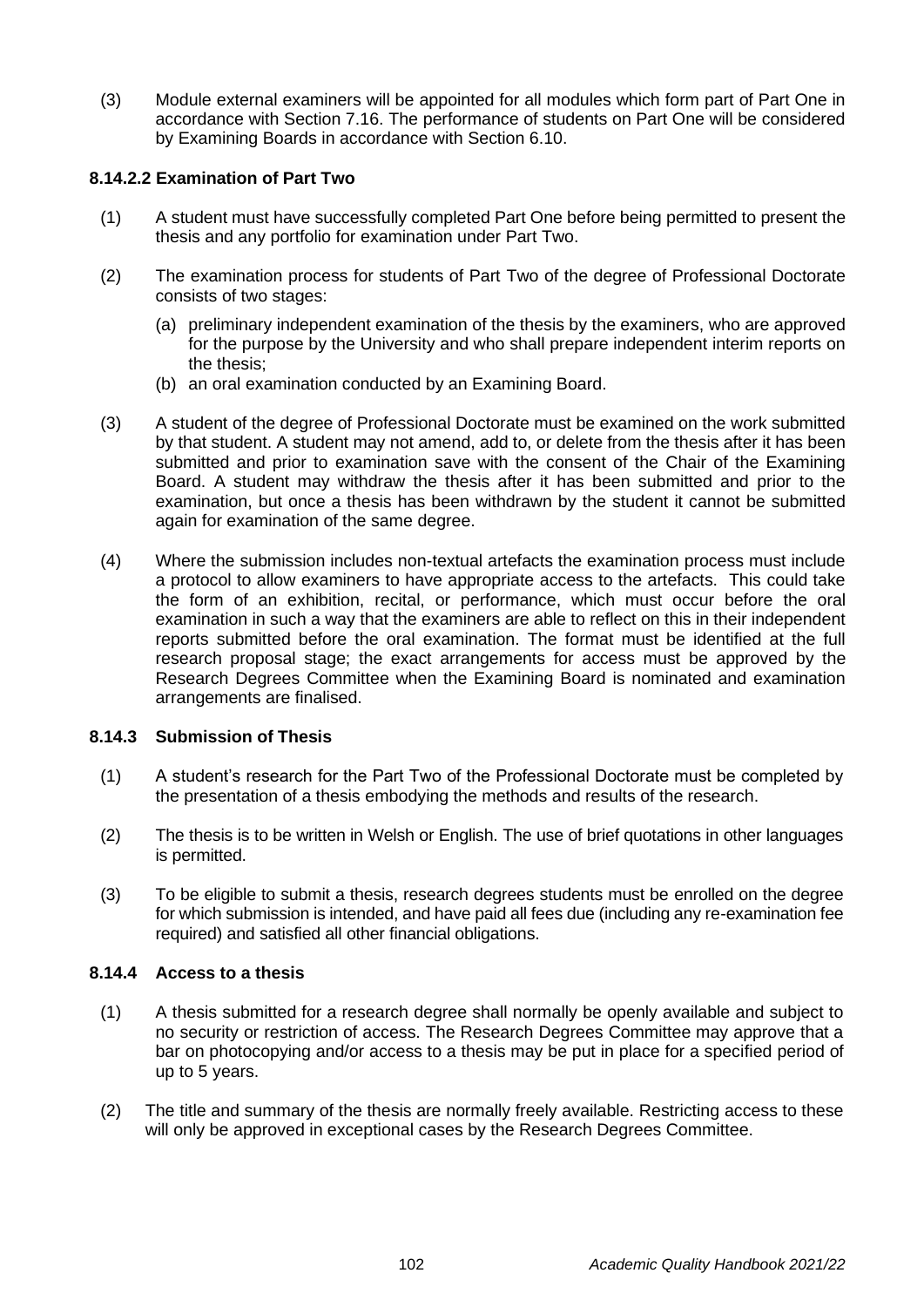# **8.14.5 The Examining Board for Part Two**

- (1) The function of the Examining Board is to ascertain that the thesis submitted for award is at the appropriate standard, that it is the work of the student who is being examined and that the student displays the attributes expected of holders of the award.
- (2) Normally an Examining Board will comprise the following only:
	- Chair;
	- Internal Examiner;
	- External Examiner;
- (3) In the cases including those where:
	- (i) the student is a member of staff of the University or of a collaborative partner institution;
	- (ii) it proves impossible to appoint an internal examiner either from within the University or a collaborative partner institution;
	- (iii) a special case is made to, or by, the Research Degrees Committee;

the Examining Board shall instead comprise:

- Chair;
- Two External Examiners.
- (4) A member of a supervisory team (or any individual who has been involved in the supervision of the student) must not be appointed as the student's examiner. Such individuals may, with the prior consent of the student, be invited to attend the oral examination.
- (5) For regulations in relation to the selection and appointment of members of the Examining Board and approval of the overall examination board, see the Code of Practice for Research Degrees.
- (6) From the point of nomination, students must not communicate about the thesis with any members of the Examining Board other than the Chair either prior to or following the oral examination until such time as the examination process is completed.

## **8.14.6 Oral examination**

- (1) The Examining Board is required to conduct an oral examination of students in all cases. However, the requirement for an oral examination may be waived for a re-submitted thesis at the discretion of the re-submission Examining Board.
- (2) The oral examination may take place either in person or via video.
- (3) Following the oral examination, the Examining Board is required to provide a report on the examination and to make one of the following recommendations to the Research Degrees Committee:
	- A. that the student be approved for the degree of Professional Doctorate;
	- B. that the student be approved for the degree of Professional Doctorate subject to the satisfactory completion of such corrections and amendments as may be required by the Examining Board. The Examining Board may stipulate that the corrections made shall be scrutinised by either or both examiners prior to the award process being initiated. Normally, corrections shall be completed within 6 months from the date of official notification to the student of the outcome of the examination;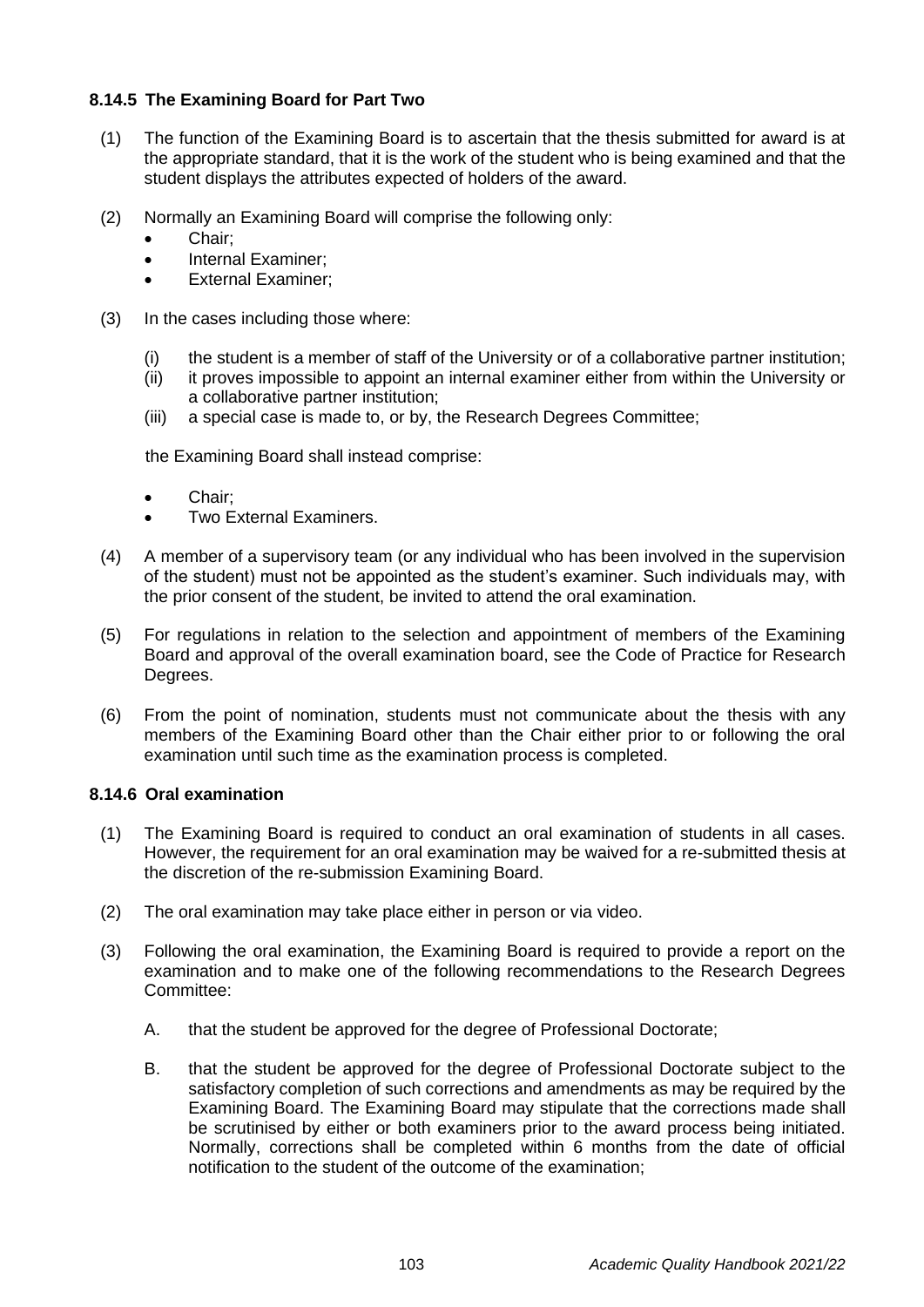- C. that the student be not approved for the degree of Professional Doctorate at this stage but that the student is allowed to modify the thesis and re-submit it for examination for the degree of Professional Doctorate on one further occasion. The re-submission is to take place within a period not exceeding 1 year from the date of the official notification to the student of the outcome of the examination (this option is not available in the case of a student who has re-submitted a thesis for examination);
- D. that the student be not approved for the award of the degree of Professional Doctorate.

Outcome C is not available in the case of a student who has re-submitted a thesis for examination.

- (4) Where examiners are unable to agree on a recommended outcome, the examiners must submit separate independent reports and recommendations to the Academic Office within 10 clear working days of the oral examination and the procedures described in the Code of Practice for Research Degrees must be followed.
- (5) If, following the submission of corrections under outcome B, it turns out that a student has not appropriately addressed all the issues raised by the Examining Board, at the discretion of the Research Degrees Committee the student may be allowed one further period of a maximum 4 weeks from the date of official notification to complete successfully all the corrections required.

# **8.14.7 Exit Awards for Professional Doctorate**

(1) If a student fails to satisfy the conditions for progression at the end of Part One or fails to satisfy the conditions for award at the end of Part Two, the student may be eligible for a validated exit award of Postgraduate Diploma, Postgraduate Certificate, Master's Degree in accordance with Section 6.6.2.

## **8.15 Regulations for the Degree of Master of Philosophy (MPhil) by Research**

## **8.15.1 Introduction**

- (1) The Degree of Master of Philosophy by Research may be awarded by the University in recognition of the successful completion of a programme of advanced study and research.
- (2) A Master's degree is awarded to a student who has demonstrated:
	- the creation and interpretation of new knowledge, through original research or other advanced scholarship, of a quality to satisfy peer review, extend the forefront of the discipline, and merit publication;
	- a systematic understanding of knowledge and a critical awareness of current problems and/or new insights, much of which is at, or informed by, the forefront of their academic discipline, field of study or area of professional practice;
	- a comprehensive understanding of techniques applicable to their own research or advanced scholarship;
	- originality in the application of knowledge, together with a practical understanding of how established techniques of research and enquiry are used to create and interpret knowledge in the discipline;
	- conceptual understanding that enables the student:
		- to evaluate critically current research and advanced scholarship in the discipline;
		- to evaluate methodologies and develop critiques of them and, where appropriate, to propose new hypotheses.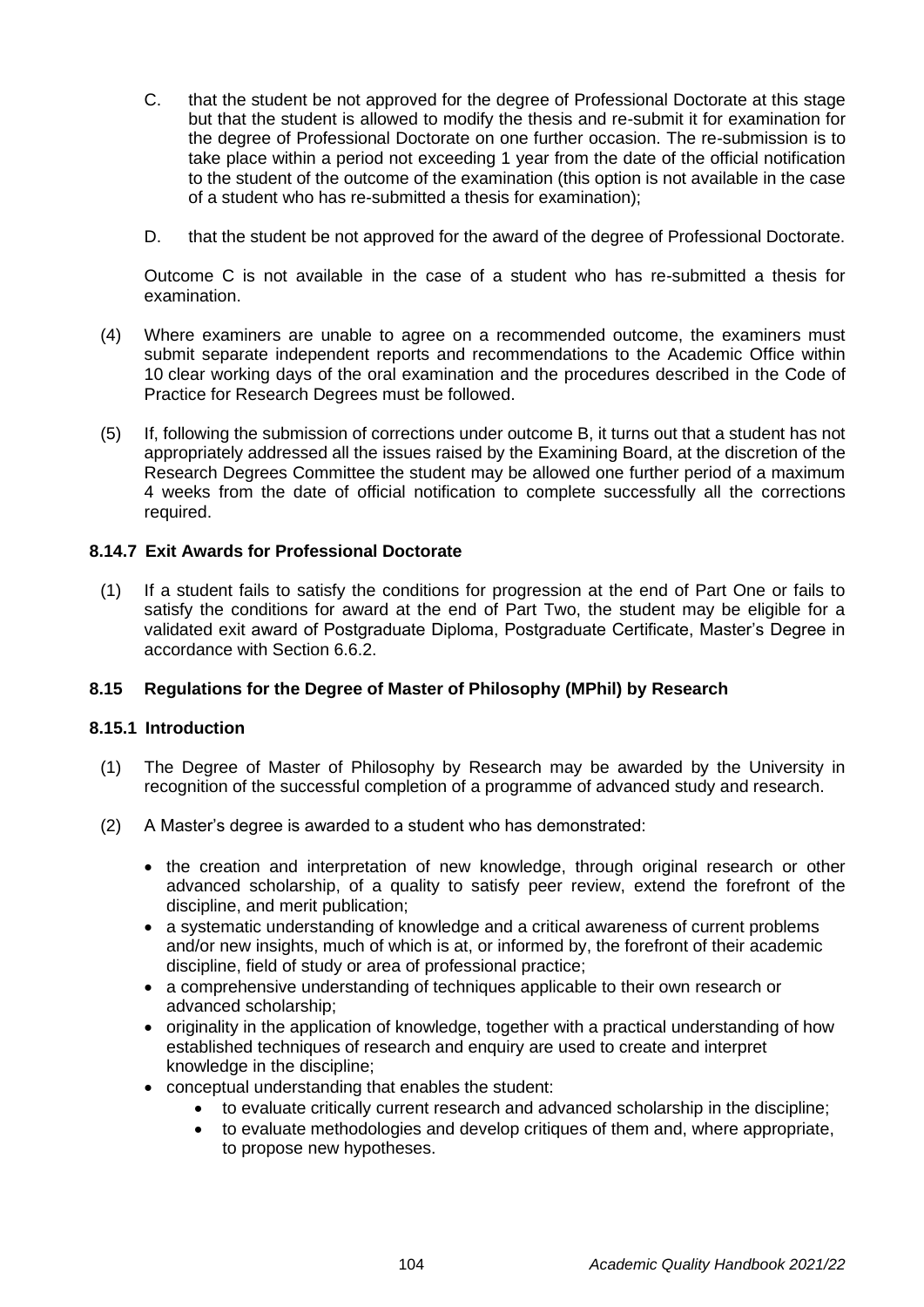- (3) Typically, holders of the qualification will be able to:
	- deal with complex issues both systematically and creatively, make sound judgements in the absence of complete data, and communicate their conclusions clearly to specialist and non-specialist audiences;
	- demonstrate self-direction and originality in tackling and solving problems, and act autonomously in planning and implementing tasks at a professional or equivalent level;
	- continue to advance their knowledge and understanding, and to develop new skills to a high level.
- (4) Holders will have:
	- the qualities and transferable skills necessary for employment requiring:
		- the exercise of initiative and personal responsibility;
		- decision making in complex and unpredictable situations;
		- the independent learning ability required for continuing professional development.

# **8.15.2 Examination of MPhil by Research**

- (1) The examination process for students of the degree of MPhil by Research consists of two stages:
	- (a) preliminary independent examination of the thesis by the examiners;
	- (b) an oral examination conducted by an Examining Board.
- (2) A student of the degree of MPhil by Research must be examined on the work submitted by that student. A student may not amend, add to, or delete from the thesis after it has been submitted and prior to examination save with the consent of the Chair of the Examining Board. A student may withdraw the thesis after it has been submitted and prior to the examination, but once a thesis has been withdrawn by the student it cannot be submitted again for examination of the same degree.
- (3) Where the submission includes non-textual artefacts the examination process must include a protocol to allow examiners to have appropriate access to the artefacts. This could take the form of an exhibition, recital, or performance, which must occur before the oral examination in such a way that the examiners are able to reflect on this in their independent reports submitted before the oral examination. The format must be identified at the full research proposal stage; the exact arrangements for access must be approved by the Research Degrees Committee when the Examining Board is nominated and examination arrangements are finalised.

# **8.15.3 Submission of Thesis**

- (1) A student's research for the MPhil by Research must be completed by the presentation of a thesis embodying the methods and results of the research.
- (2) The thesis is to be written in Welsh or English. The use of brief quotations in other languages is permitted.
- (3) To be eligible to submit a thesis, research degrees students must be enrolled on the degree for which submission is intended, and have paid all fees due (including any re-examination fee required) and satisfied all other financial obligations.

# **8.15.4 Access to a thesis**

(1) A thesis submitted for a research degree shall normally be openly available and subject to no security or restriction of access. The Research Degrees Committee may approve that a bar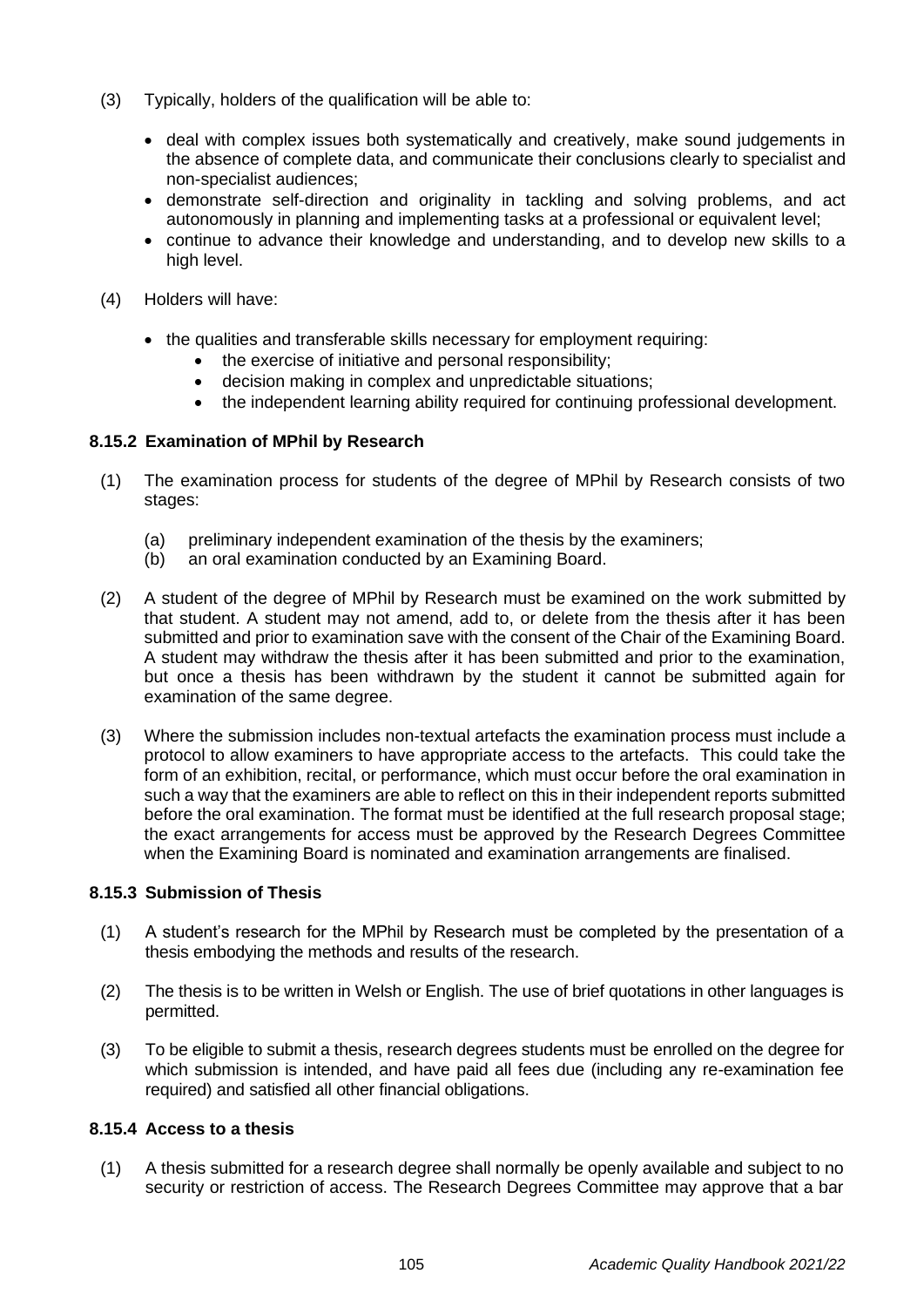on photocopying and/or access to a thesis may be put in place for a specified period of up to 5 years.

(2) The title and summary of the thesis are normally freely available. Restricting access to these will only be approved in exceptional cases by the Research Degrees Committee.

## **8.15.5 The Examining Board**

- (1) The function of the Examining Board is to ascertain that the thesis submitted for award is at the appropriate standard, that it is the work of the student who is being examined and that the student displays the attributes expected of holders of the award.
- (2) Normally an Examining Board will comprise the following:
	- Chair;
	- Internal Examiner;
	- **External Examiner.**
- (3) In the cases including those where:
	- (i) the student is a member of staff of the University or of a collaborative partner institution;
	- (ii) it proves impossible to appoint an internal examiner either from within the University or a collaborative partner institution;
	- (iii) a special case is made to, or by, the Research Degrees Committee;

the Examining Board shall instead comprise:

- Chair;
- Two External Examiners.
- (4) A member of a supervisory team (or any individual who has been involved in the supervision of the student) must not be appointed as the student's examiner. Such individuals may, with the prior consent of the student, be invited to attend the oral examination.
- (5) From the point of nomination, students must not communicate about the thesis with any members of the Examining Board other than the Chair either prior to or following the oral examination until such time as the examination process is completed

## **8.15.6 Oral examination**

The Examining Board is required to conduct an oral examination of students in all cases. However, the requirement for an oral examination may be waived for a re-submitted thesis at the discretion of the re-submission Examining Board and only where the examiners' preliminary independent reports clearly recommend that the student should be approved for the degree sought.

- (1) The oral examination may take place either in person or via video.
- (2) Following the oral examination, the Examining Board is required to provide a report on the examination and to make one of the following recommendations to the Research Degrees Committee:
	- A. that the student be approved for the degree of MPhil by Research;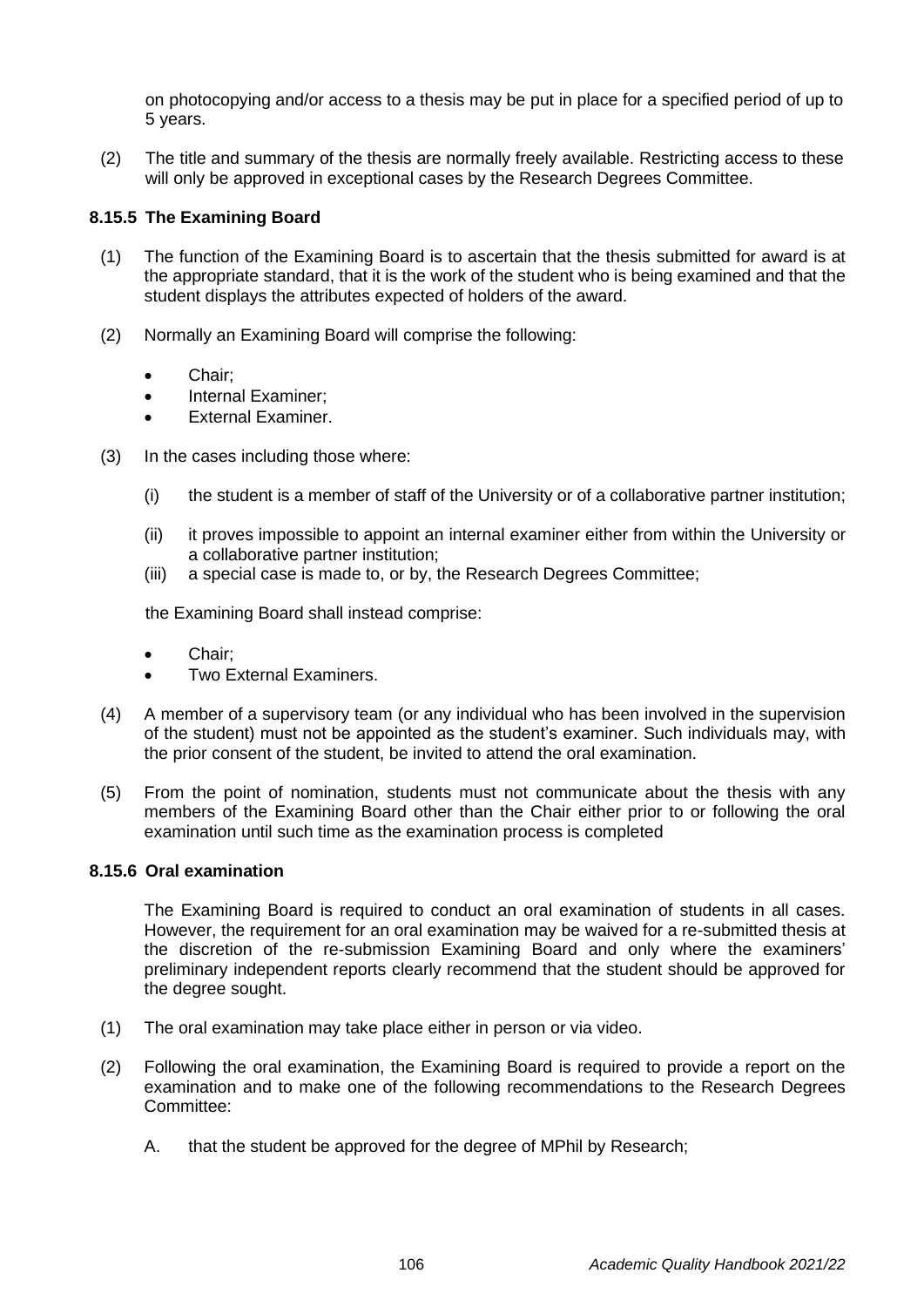- B. that the student be approved for the degree of MPhil by Research subject to the satisfactory completion of such corrections and amendments as may be required by the Examining Board. The Examining Board may stipulate that the corrections made shall be scrutinised by either or both examiners prior to the award process being initiated. Normally, corrections shall be completed within 6 months from the date of official notification to the student of the outcome of the examination;
- C. that the student be not approved for the degree of MPhil by Research at this stage but that the student is allowed to modify the thesis and re-submit it for examination for the degree of MPhil by Research on one further occasion. The re-submission is to take place within a period not exceeding 1 year from the date of the official notification to the student of the outcome of the examination (this option is not available in the case of a student who has re-submitted a thesis for examination);
- D. that the student be not approved for the award of the degree of MPhil by Research.

Outcome C is not available in the case of a student who has re-submitted a thesis for examination.

- (3) Where examiners are unable to agree on a recommended outcome, the examiners must submit separate independent reports and recommendations to the Academic Office within 10 clear working days of the oral examination and the procedures described in the Code of Practice for Research Degrees must be followed.
- (4) If, following the submission of corrections under outcome B, it turns out that a student has not appropriately addressed all the issues raised by the Examining Board, at the discretion of the Research Degrees Committee the student may be allowed one further period of a maximum 4 weeks from the date of official notification to complete successfully all the corrections required.

## **8.16 Regulations for the Degree of Master by Research (MRes)**

## **8.16.1 Introduction**

- (1) The Degree of Master by Research may be awarded by the University in recognition of the successful completion of an approved programme of directed study (Part One) together with successful completion of a programme of further study and research (Part Two).
- (2) Part One will normally comprise of 60 credits of taught modules at Level 7; Part Two will be research-focused and completed by the presentation of a thesis and any portfolio of supporting material embodying the methods of the research.
- (3) A Master's degree is awarded to a student who has demonstrated:
	- the creation and interpretation of new knowledge, through original research or other advanced scholarship, of a quality to satisfy peer review, extend the forefront of the discipline, and merit publication;
	- a systematic understanding of knowledge and a critical awareness of current problems and/or new insights, much of which is at, or informed by, the forefront of their academic discipline, field of study or area of professional practice;
	- a comprehensive understanding of techniques applicable to their own research or advanced scholarship;
	- originality in the application of knowledge, together with a practical understanding of how established techniques of research and enquiry are used to create and interpret knowledge in the discipline;
	- conceptual understanding that enables the student: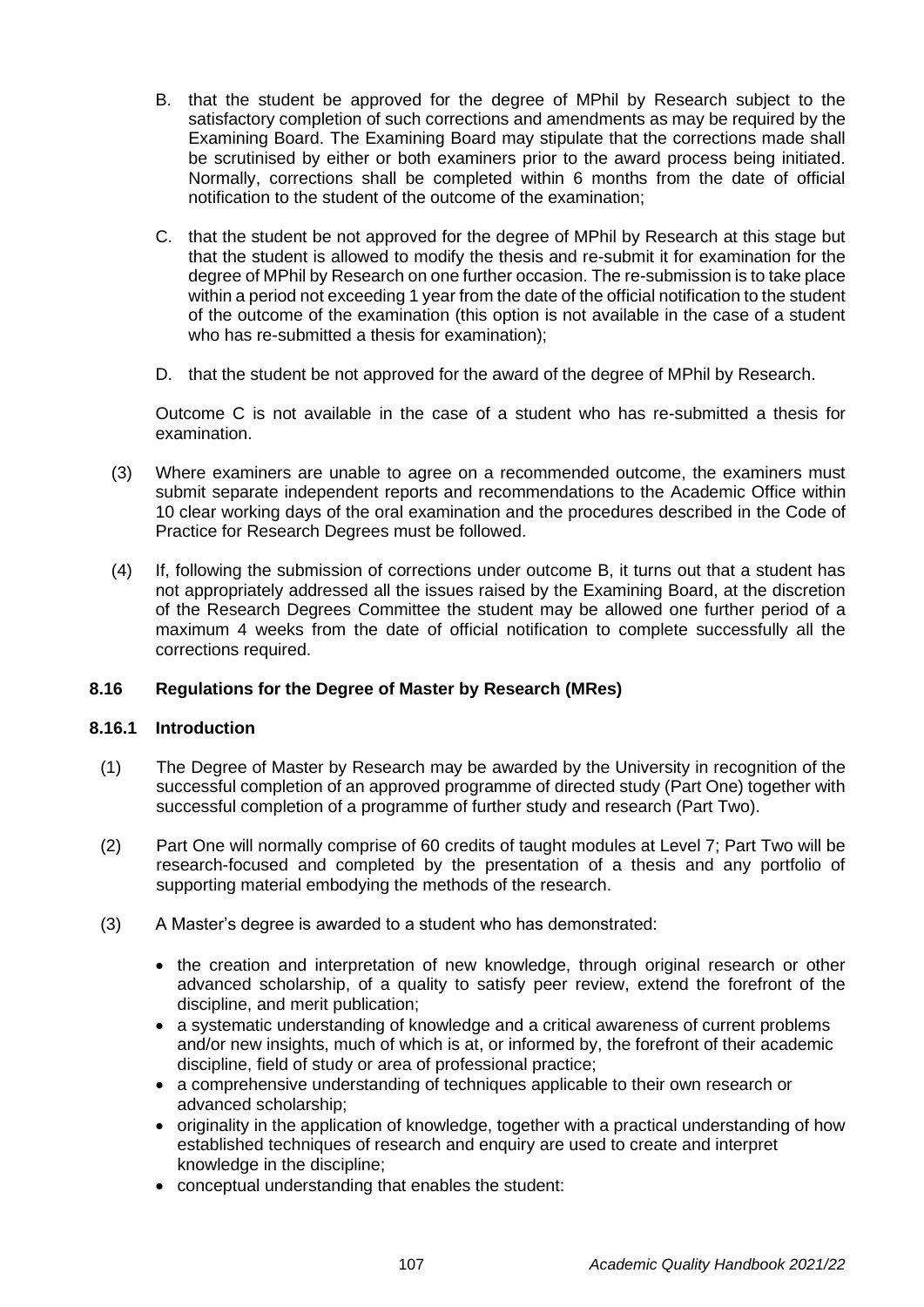- $\circ$  to evaluate critically current research and advanced scholarship in the discipline:
- o to evaluate methodologies and develop critiques of them and, where appropriate, to propose new hypotheses.
- (4) Typically, holders of the qualification will be able to:
	- deal with complex issues both systematically and creatively, make sound judgements in the absence of complete data, and communicate their conclusions clearly to specialist and non-specialist audiences;
	- demonstrate self-direction and originality in tackling and solving problems, and act autonomously in planning and implementing tasks at a professional or equivalent level;
	- continue to advance their knowledge and understanding, and to develop new skills to a high level.
- (5) Holders will have:
	- the qualities and transferable skills necessary for employment requiring:
		- o the exercise of initiative and personal responsibility;
			- decision making in complex and unpredictable situations;
		- o the independent learning ability required for continuing professional development.

## **8.16.2 Examination of Master by Research**

## **8.16.2.1 Examination of Part One**

- (1) Part One shall comprise of modules at Level 7 with a total credit rating of 60 credits. The process for managing the assessment of modules, the awarding of credit and the rules for progression for modules at Level 7 follow the same principles as those outlined in Section 6.6 with the exception that there is no condonement of modules and students must accumulate 60 credits at Level 7 in Part One in order to progress to Part Two.
- (2) The process for setting of tasks for re-assessment follow the same principles as those outlined in Section 7.11.
- (3) Module external examiners will be appointed for all modules which form part of Part One in accordance with Section 7.16. The performance of students on Part One will be considered by Examining Boards in accordance with Section 6.10.

# **8.16.2.2 Examination of Part Two**

- (1) A student must have successfully completed Part One before being permitted to present the thesis and any portfolio for examination under Part Two.
- (2) The examination process for students of Part Two of the degree of Master by Research consists of the independent examination of the thesis by the examiners, who are approved for the purpose by the University.
- (3) In some cases, the examiners may request that an oral examination be conducted by an Examining Board.
- (4) A student of the degree of Master by Research must be examined on the work submitted by that student. A student may not amend, add to, or delete from the thesis after it has been submitted and prior to examination save with the consent of the Chair of the Examining Board. A student may withdraw the thesis after it has been submitted and prior to the examination, but once a thesis has been withdrawn by the student it cannot be submitted again for examination of the same degree.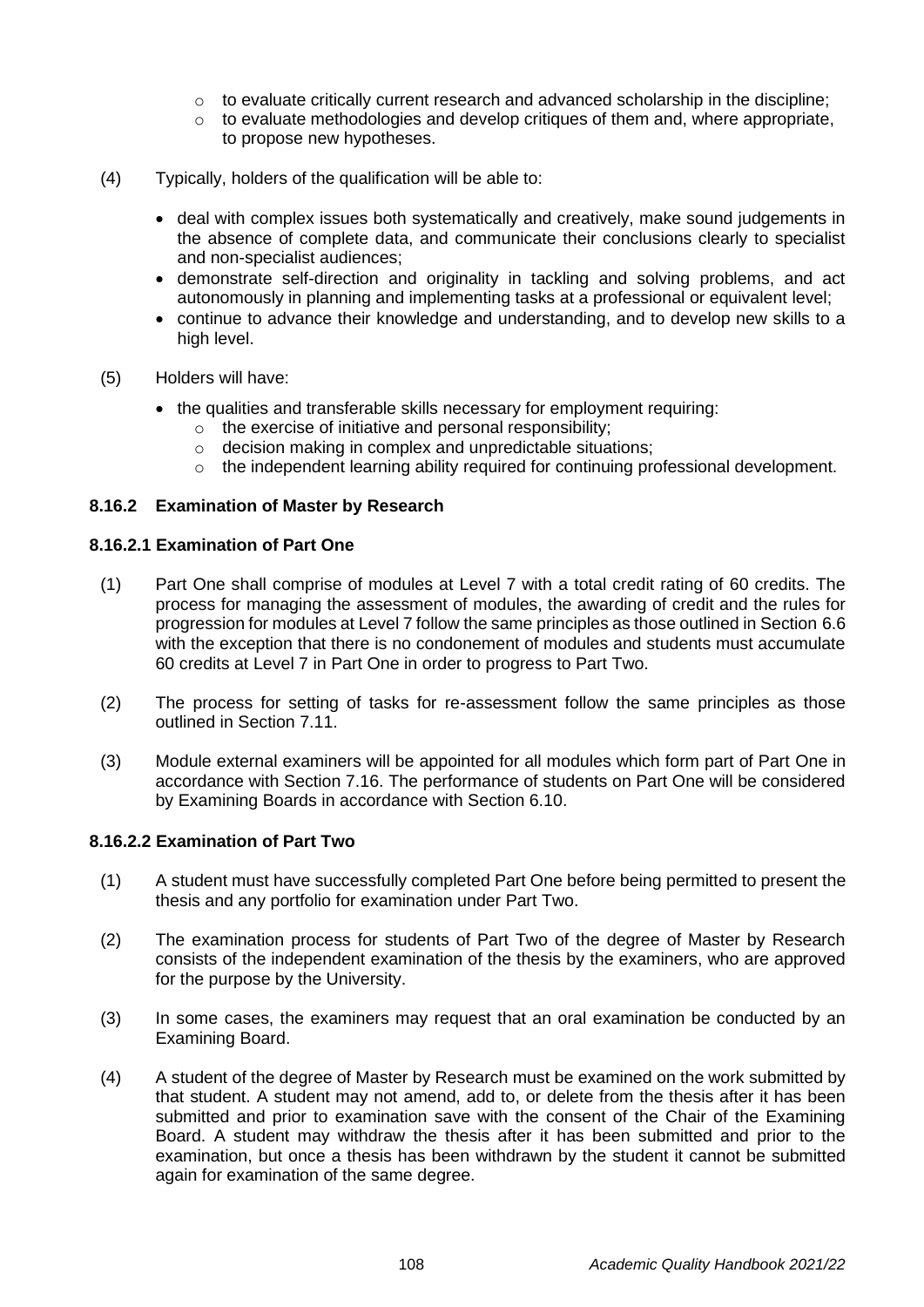(5) Where the submission includes non-textual artefacts the examination process must include a protocol to allow examiners to have appropriate access to the artefacts. This could take the form of an exhibition, recital, or performance, which must occur before the examination in such a way that the examiners are able to reflect on this in their independent reports. The format must be identified at the full research proposal stage; the exact arrangements for access must be approved by the Research Degrees Committee when the Examining Board is nominated and examination arrangements are finalised.

## **8.16.3 Submission of Thesis**

- (1) A student's research for the Part Two of the Master by Research must be completed by the presentation of a thesis embodying the methods and results of the research. A student should submit an intention to submit form at least 3 months prior to the expected date of submission.
- (2) The thesis is to be written in Welsh or English. The use of brief quotations in other languages is permitted.
- (3) On submission of the intention to submit form, the Academic Office and the supervisory team should start the setting up of an Examining Board in order to ensure that timelines for Examining Boards can be met.
- (4) On completion of the minimum period of study and prior to the maximum submission date, students must submit to the University two copies of the temporarily or permanently bound thesis and separate material, as well as an additional loose copy of the abstract transcribed onto the appropriate form. In addition, an electronic copy must be provided.
- (5) To be eligible to submit a thesis, research degrees students must be enrolled on the degree for which submission is intended, and have paid all fees due (including any re-examination fee required) and satisfied all other financial obligations.
- (6) The format and word length of the thesis must comply with the requirements set out in the Code of Practice for Research Degrees (Section: Presentation of Thesis).

## **8.16.4 Access to a thesis**

- (1) A thesis submitted for a research degree shall normally be openly available and subject to no security or restriction of access. The Research Degrees Committee may approve that a bar on photocopying and/or access to a thesis may be put in place for a specified period of up to 5 years.
- (2) The title and summary of the thesis are normally freely available. Restricting access to these will only be approved in exceptional cases by the Research Degrees Committee.

# **8.16.5 The Examining Board for Part Two**

- (1) The function of the Examining Board is to ascertain that the thesis submitted for award is at the appropriate standard, that it is the work of the student who is being examined and that the student displays the attributes expected of holders of the award.
- (2) Normally an Examining Board will comprise the following:
	- Chair:
	- Internal Examiner
	- **External Examiner**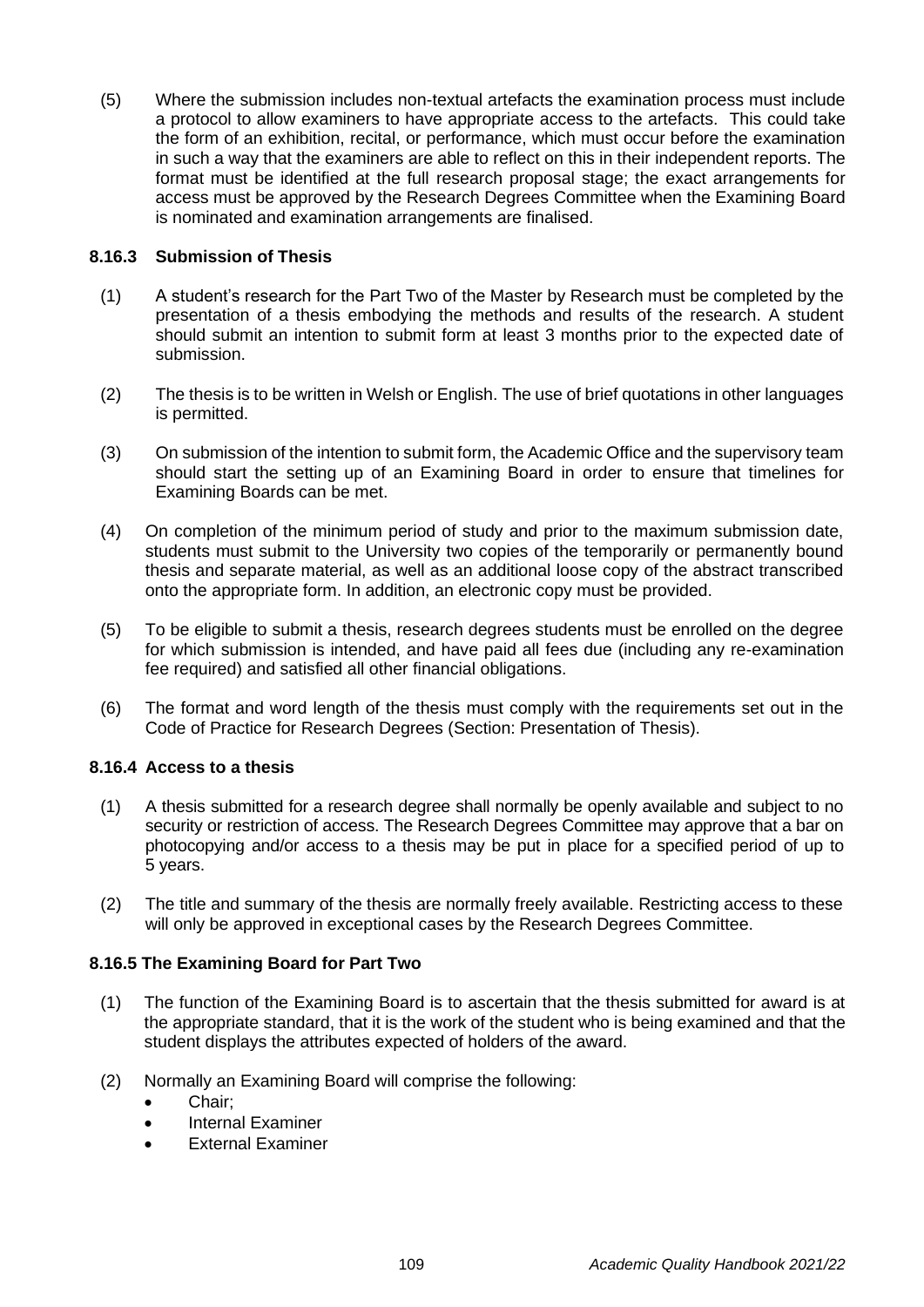- (3) In the cases including those where:
	- (i) the student is a member of staff of the University or of a collaborative partner institution;
	- (ii) it proves impossible to appoint an internal examiner either from within the University or a collaborative partner institution;
	- (iii) a special case is made to, or by, the Research Degrees Committee;

the Examining Board shall instead comprise:

- Chair;
- Two External Examiners.
- (4) A supervisor (or any individual who has been involved in the supervision of the student) must not be appointed as the student's examiner. Such individuals may, with the prior consent of the student, be invited to attend an oral examination where this is held.
- (5) From the point of nomination, Students must not communicate about the thesis with any members of the Examining Board other than the Chair either prior to or following the oral examination until such time as the examination process is completed.

## **8.16.6 Initial examination**

- (1) A student's supervisor shall have the right to convey to the Chair of the Examining Board any concerns relevant to the student's research project, the resulting thesis or its examination which the supervisors consider the Board should be aware of prior to reaching a decision. The supervisors shall convey these concerns, in writing, both to the Chair and to the student as soon as practicable after the submission of the thesis.
- (2) Each examiner is required to provide an independent preliminary report on the thesis and to make one of the following recommendations to the Research Degrees Committee:
	- A. that the student be approved for the degree of Master by Research;
	- B. that the student be approved for the degree of Master by Research subject to the satisfactory completion of such corrections and amendments as may be required by the examiner. Normally, corrections shall be completed within 12 weeks from the date of official notification to the student of the outcome of the examination;
	- C. that an oral examination is required in order to make a recommendation.
- (3) Where one examiner recommends that the student should be approved for the degree (outcome A), while the other examiner recommends that the student should be approved for the degree subject to to the satisfactory completion of corrections and amendments (outcome B), then the student must submit corrections to the relevant examiner in the prescribed time frame.
- (4) Where both examiners recommend that the student should be approved for the degree subject to to the satisfactory completion of corrections and amendments (outcome B), then the student must submit corrections to the relevant examiner in the prescribed time frame. The Chair of the Examining Board should contact both examiners to determine which examiner will scrutinise the corrections.
- (5) If, following the submission of corrections under outcome B, it turns out that a student has not appropriately addressed all the issues raised by the examiner(s), at the discretion of the Research Degrees Committee the student may be allowed one further period of a maximum 4 weeks from the date of official notification to complete successfully all the corrections required.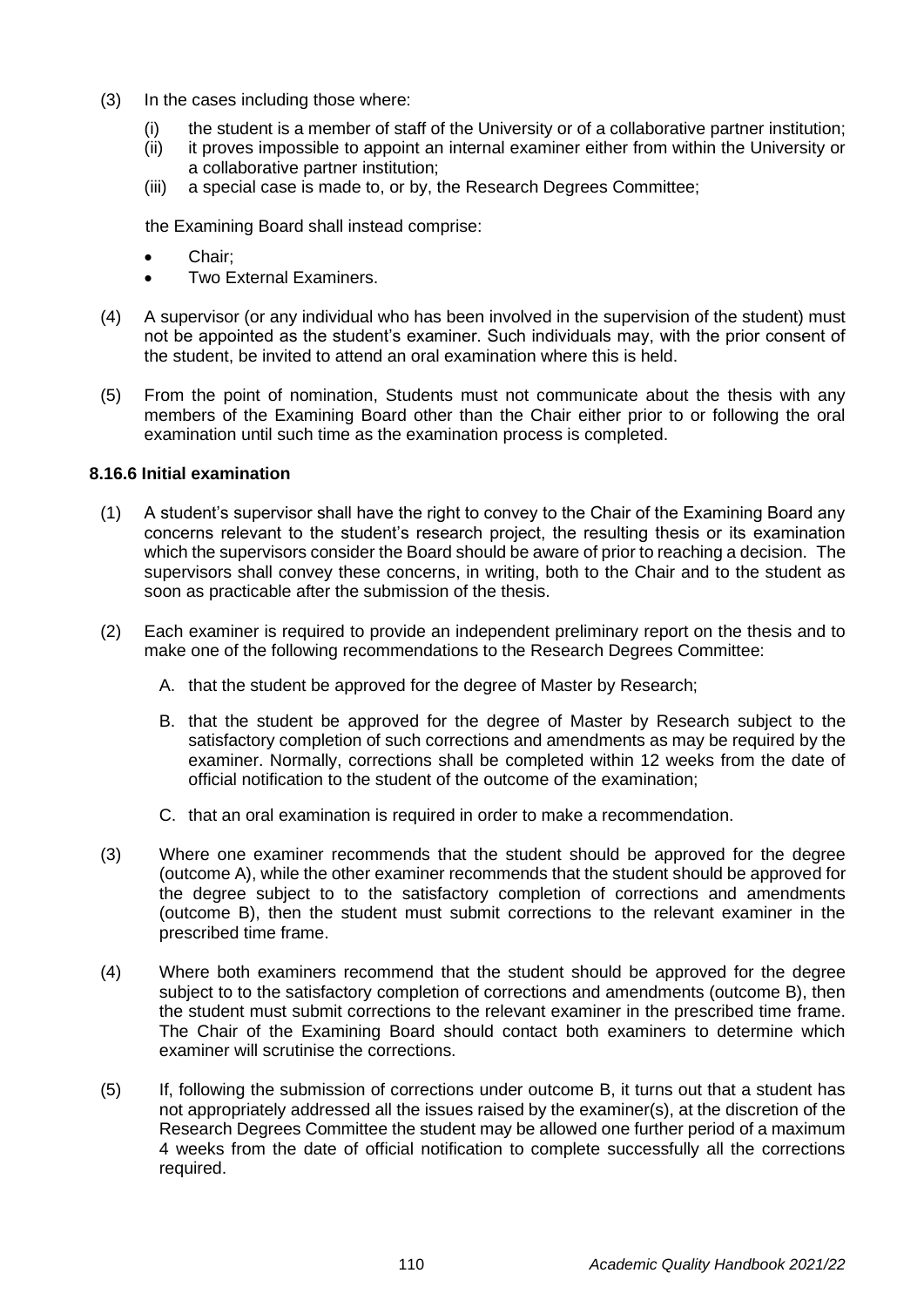(6) Where one or both examiners recommends that an oral examination is required, then an oral examination shall be arranged (see Section 8.6.7(1)).

## **8.16.7 Oral examination**

- (1) The oral examination may take place either in person or via video.
- (2) The Chair should meet the student in private prior to the oral examination to ask the student whether there are any health or other personal circumstances, not previously notified via the supervisor, that might impact on the student's performance in the oral examination.
- (3) Following the oral examination, the Examining Board is required to provide a report on the examination and to make one of the following recommendations to the Research Degrees Committee:
	- A. that the student be approved for the degree of Master by Research;
	- B. that the student be approved for the degree of Master by Research subject to the satisfactory completion of such corrections and amendments as may be required by the Examining Board. The Examining Board may stipulate that the corrections made shall be scrutinised by either or both examiners prior to the award process being initiated. Normally, corrections shall be completed within 12 weeks from the date of official notification to the student of the outcome of the examination;
	- C. that the student be not approved for the degree of Master by Research at this stage but that the student is allowed to modify the thesis and re-submit it for examination for the degree of Master by Research on one further occasion. The re-submission is to take place within a period not exceeding 6 months from the date of the official notification to the student of the outcome of the examination (this option is not available in the case of a student who has re-submitted a thesis for examination);
	- D. that the student be not approved for the award of the degree of Master by Research.

Outcome C is not available in the case of a student who has re-submitted a thesis for examination.

- (4) Where examiners are unable to agree on a recommended outcome, the examiners must submit separate independent reports and recommendations to the Academic Office within 10 clear working days of the oral examination and the procedures described in the Code of Practice for Research Degrees must be followed.
- (5) If, following the submission of corrections under outcome B, it turns out that a student has not appropriately addressed all the issues raised by the Examining Board, at the discretion of the Research Degrees Committee the student may be allowed one further period of a maximum 4 weeks from the date of official notification to complete successfully all the corrections required.

# **8.16.8 Exit Awards for Master by Research**

(1) If a student fails to satisfy the conditions for progression at the end of Part One or fails to satisfy the conditions for award at the end of Part Two, the student may be eligible for an award of Postgraduate Certificate in accordance with Section 6.6.2.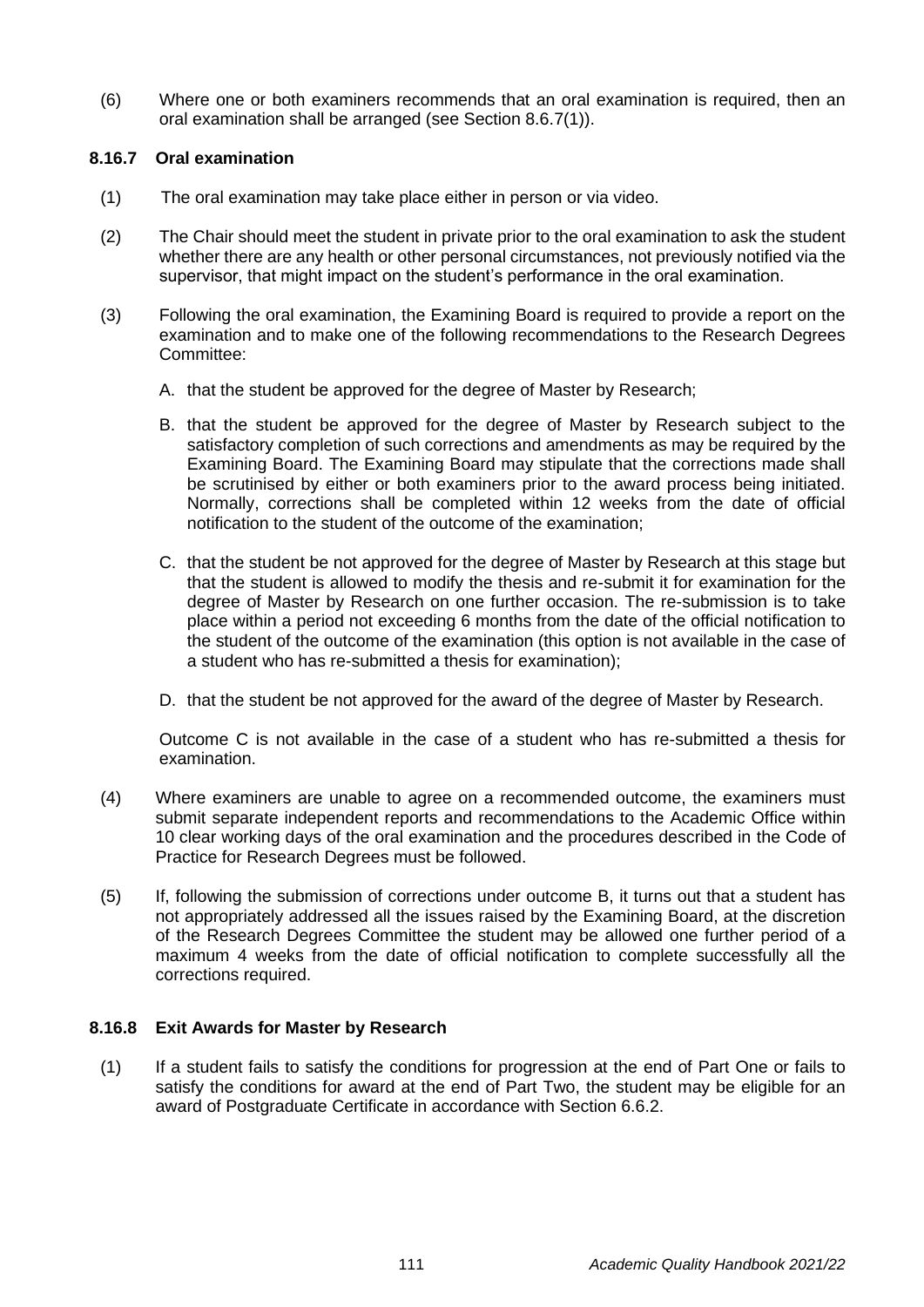## **8.17 Regulations for the Degree of Master of Arts (MA) by Research and Master of Science (MSc) by Research**

# **8.17.1 Introduction**

- (1) The Degree of Master of Arts by Research / Master of Science by Research may be awarded by the University in recognition of the successful completion of a programme of advanced study and research.
- (2) A Master's degree is awarded to a student who has demonstrated:
	- the creation and interpretation of new knowledge, through original research or other advanced scholarship, of a quality to satisfy peer review, extend the forefront of the discipline, and merit publication;
	- a systematic understanding of knowledge and a critical awareness of current problems and/or new insights, much of which is at, or informed by, the forefront of their academic discipline, field of study or area of professional practice;
	- a comprehensive understanding of techniques applicable to their own research or advanced scholarship;
	- originality in the application of knowledge, together with a practical understanding of how established techniques of research and enquiry are used to create and interpret knowledge in the discipline;
	- conceptual understanding that enables the student:
		- to evaluate critically current research and advanced scholarship in the discipline;
		- to evaluate methodologies and develop critiques of them and, where appropriate, to propose new hypotheses.
- (3) Typically, holders of the qualification will be able to:
	- deal with complex issues both systematically and creatively, make sound judgements in the absence of complete data, and communicate their conclusions clearly to specialist and non-specialist audiences;
	- demonstrate self-direction and originality in tackling and solving problems, and act autonomously in planning and implementing tasks at a professional or equivalent level;
	- continue to advance their knowledge and understanding, and to develop new skills to a high level.
- (4) Holders will have:
	- the qualities and transferable skills necessary for employment requiring:
		- the exercise of initiative and personal responsibility;
		- decision making in complex and unpredictable situations;
		- the independent learning ability required for continuing professional development.

# **8.17.2 Examination of MA by Research / MSc by Research**

- (1) The examination process for students of the degree of MA by Research / MSc by Research consists of the independent examination of the thesis by the examiners, who are approved for the purpose by the University.
- (2) In some cases the examiners may request that an oral examination be conducted by an Examining Board.
- (3) A student of the degree of MA by Research / MSc by Research must be examined on the work submitted by the student. A student may not amend, add to, or delete from the thesis after it has been submitted and prior to examination save with the consent of the Chair of the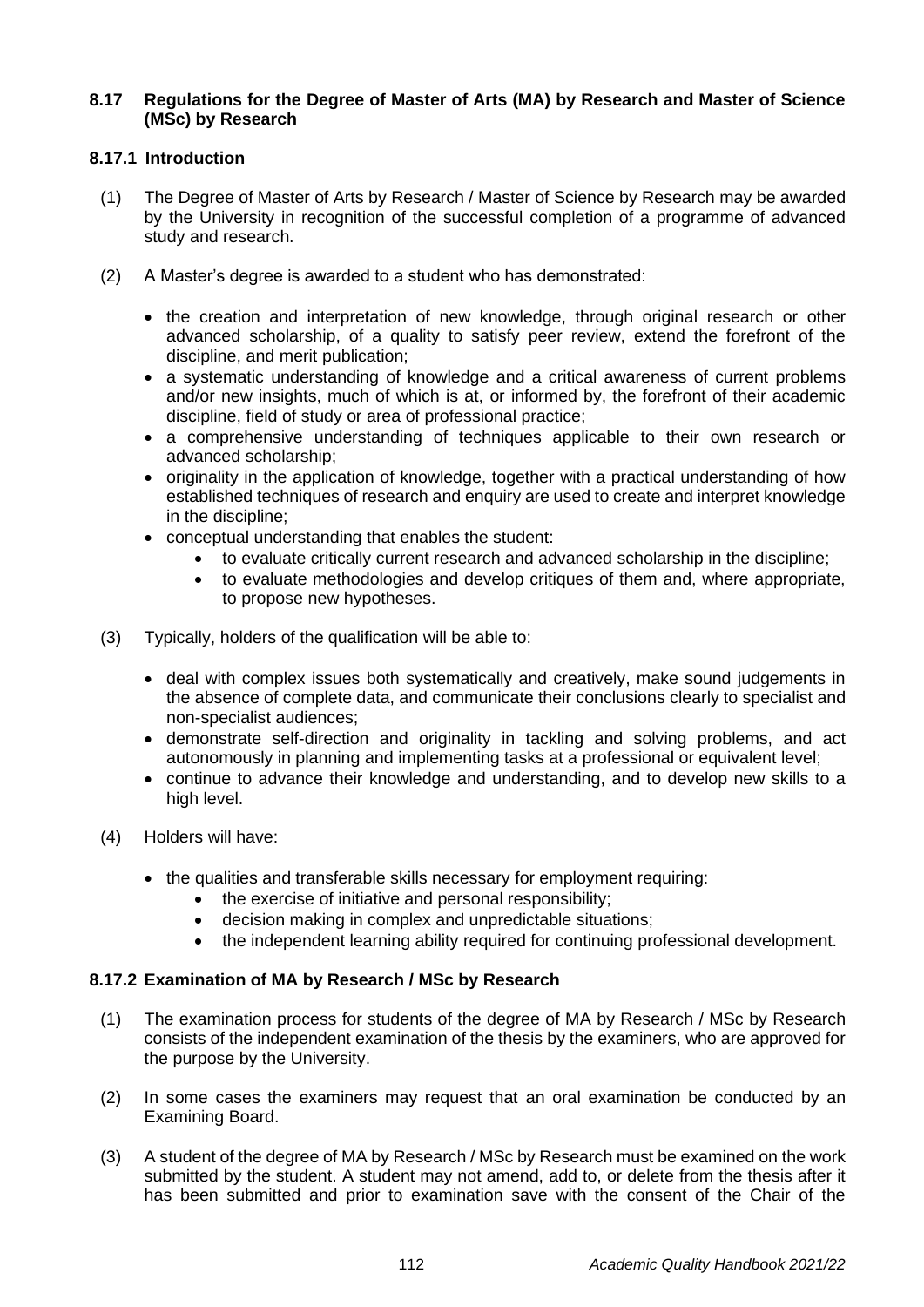Examining Board. A student may withdraw the thesis after it has been submitted and prior to the examination, but once a thesis has been withdrawn by the student it cannot be submitted again for examination of the same degree.

(4) Where the submission includes non-textual artefacts the examination process must include a protocol to allow examiners to have appropriate access to the artefacts. This could take the form of an exhibition, recital, or performance, which must occur before the examination in such a way that the examiners are able to reflect on this in their independent reports. The format must be identified at the full research proposal stage; the exact arrangements for access must be approved by the Research Degrees Committee when the Examining Board is nominated and examination arrangements are finalised.

# **8.17.3 Submission of Thesis**

- (1) A student's research for the MA by Research / MSc by Research must be completed by the presentation of a thesis embodying the methods and results of the research.
- (2) The thesis is to be written in Welsh or English. The use of brief quotations in other languages is permitted.
- (3) To be eligible to submit a thesis, research degrees students must be enrolled on the degree for which submission is intended, and have paid all fees due (including any re-examination fee required) and satisfied all other financial obligations.

# **8.17.4 Access to a thesis**

- (1) A thesis submitted for a research degree shall normally be openly available and subject to no security or restriction of access. The Research Degrees Committee may approve that a bar on photocopying and/or access to a thesis may be put in place for a specified period of up to 5 years.
- (2) The title and summary of the thesis are normally freely available. Restricting access to these will only be approved in exceptional cases by the Research Degrees Committee.

## **8.17.5 The Examining Board**

- (1) The function of the Examining Board is to ascertain that the thesis submitted for award is at the appropriate standard, that it is the work of the student who is being examined and that the student displays the attributes expected of holders of the award.
- (2) Normally an Examining Board will comprise the following:
	- Chair;
	- Internal Examiner;
	- External Examiner.
- (3) In the cases including those where:
	- (i) the student is a member of staff of the University or of a collaborative partner institution;
	- (ii) it proves impossible to appoint an internal examiner either from within the University or a collaborative partner institution;
	- (iii) a special case is made to, or by, the Research Degrees Committee;

the Examining Board shall instead comprise:

- Chair:
- Two External Examiners.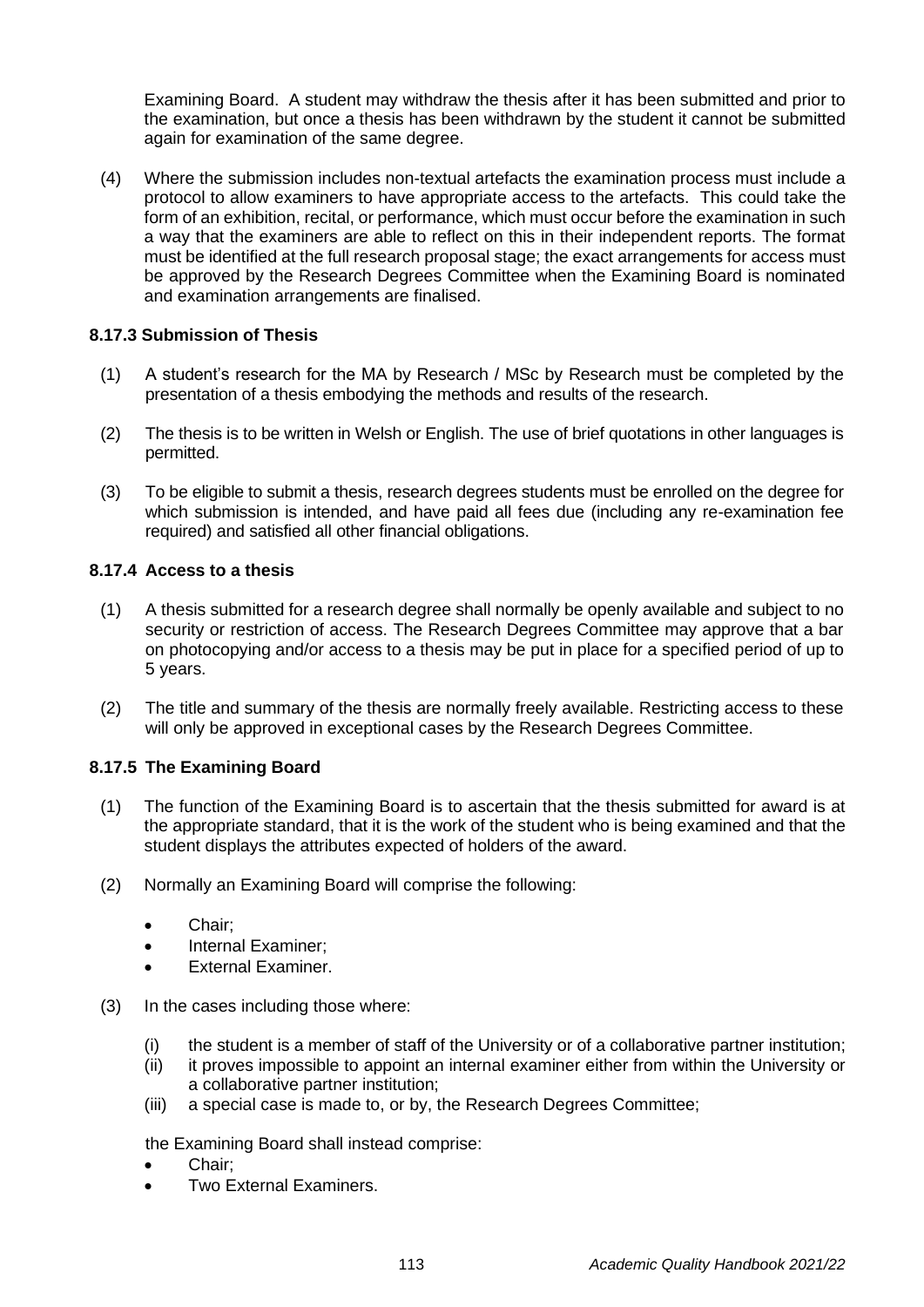- (4) A supervisor (or any individual who has been involved in the supervision of the student) must not be appointed as the student's examiner. Such individuals may, with the prior consent of the student, be invited to attend an oral examination where this is held.
- (5) From the point of nomination, students must not communicate about the thesis with any members of the Examining Board other than the Chair either prior to or following the oral examination until such time as the examination process is completed.

## **8.17.6 Initial examination**

- (1) A student's supervisor shall have the right to convey to the Chair of the Examining Board any concerns relevant to the student's research project, the resulting thesis or its examination which the supervisors consider the Board should be aware of prior to reaching a decision. The supervisors shall convey these concerns, in writing, both to the Chair and to the student as soon as practicable after the submission of the thesis.
- (2) Each examiner is required to provide an independent preliminary report on the thesis and to make one of the following recommendations to the Research Degrees Committee:
	- A. that the student be approved for the degree of MA by Research / MSc by Research;
	- B. that the student be approved for the degree of MA by Research / MSc by Research subject to the satisfactory completion of such corrections and amendments as may be required by the examiner. Normally, corrections shall be completed within 12 weeks from the date of official notification to the student of the outcome of the examination;
	- C. that an oral examination is required in order to make a recommendation.
- (3) Where one examiner recommends that the student should be approved for the degree (outcome A), while the other examiner recommends that the student should be approved for the degree subject to to the satisfactory completion of corrections and amendments (outcome B), then the student must submit corrections to the relevant examiner in the prescribed time frame.
- (4) Where both examiners recommend that the student should be approved for the degree subject to to the satisfactory completion of corrections and amendments (outcome B), then the student must submit corrections to the relevant examiner in the prescribed time frame. The Chair of the Examining Board should contact both examiners to determine which examiner will scrutinise the corrections.
- (5) If, following the submission of corrections under outcome B, it turns out that a student has not appropriately addressed all the issues raised by the examiner(s), at the discretion of the Research Degrees Committee the student may be allowed one further period of a maximum 4 weeks from the date of official notification to complete successfully all the corrections required.
- (6) Where one or both examiners recommends that an oral examination is required, then an oral examination shall be arranged.

# **8.17.7 Oral examination**

- (1) The oral examination may take place either in person or via video.
- (2) Following the oral examination, the Examining Board is required to provide a report on the examination and to make one of the following recommendations to the Research Degrees Committee: